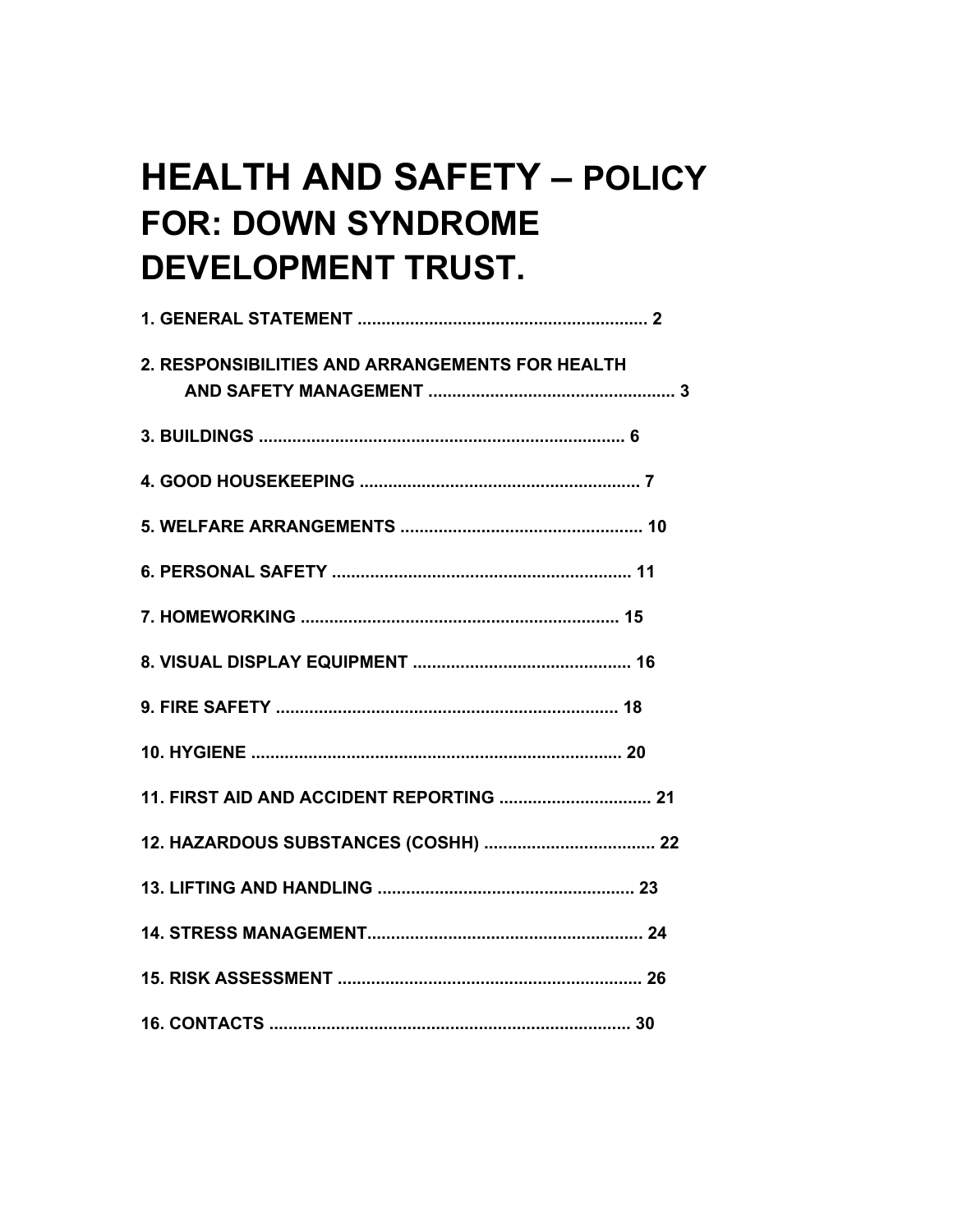Model Health and Safety Policy 1

### **1. GENERAL STATEMENT**

#### **This is the Health and Safety Policy Statement of:**

#### **\_Down syndrome Development Trust \_**

Health and Safety at Work etc Act 1974

Our statement of general policy is:

• to provide adequate control of the health and safety risks arising from our work activities

• to consult with our employees on matters affecting their health and safety

- to provide and maintain safe equipment
- to ensure safe handling and use of substances
- to provide information, instruction and supervision for employees
- to ensure all employees are competent to do their tasks, and to give them adequate training
- to prevent accidents and cases of work-related ill health
- to maintain safe and healthy working conditions
- to review and revise this policy as necessary at regular intervals.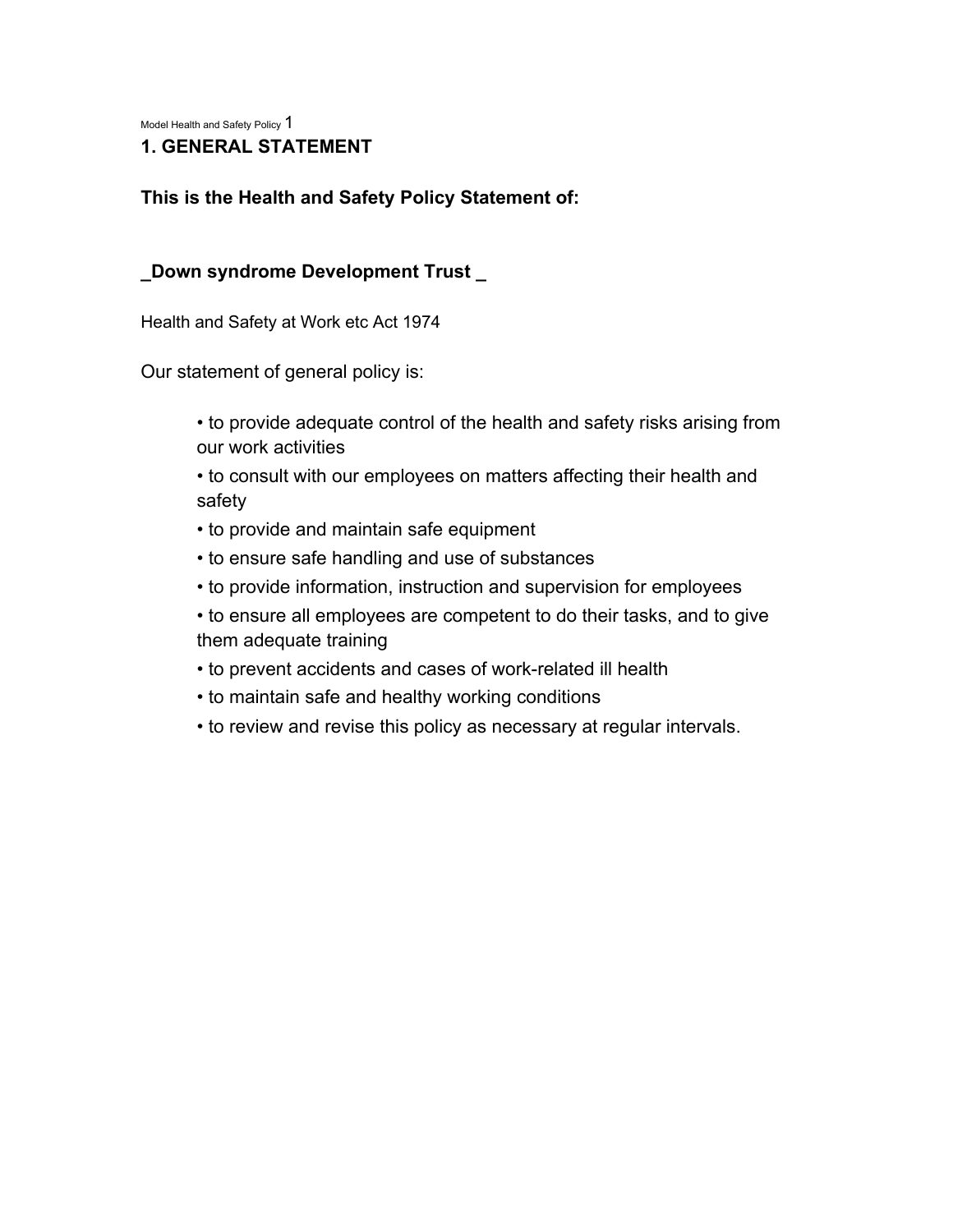Model Health and Safety Policy 2

# **2. RESPONSIBILITIES AND ARRANGEMENTS FOR HEALTH & SAFETY MANAGEMENT**

### **2.1 The Management Committee**

- 2.1.1 The Health and Safety at Work Act 1974 places a statutory duty on all employers to ensure, so far as is reasonably practicable, the safety, health and welfare of all its employees at work and other people who may be affected by their activities, e.g. users, volunteers, members of the public.
- 2.1.2 The Management Committee as the employer, has overall and final responsibility for health and safety matters at any Down Syndrome Development Trust premises, Locations or events and for ensuring that health and safety legislation is complied with.
- 2.1.3 The Management Committee will periodically review the operation of its health and safety policy. And will ensure:

• employees and volunteers as appropriate receive sufficient information, training and supervision on health and safety matters

- a risk assessment is undertaken and the results written up and made available to all employees
- accidents are investigated and reported to the Management Committee
- there are arrangements in place to monitor the maintenance of the premises and equipment

• there are adequate arrangements to liaise and co-operate on health and safety matters with other employers at the premises of Down Syndrome Development Trust.

2.1.4 Day-to-day responsibility for ensuring this policy is put into practice is delegated to: Senay Smallwood (the Health and Safety Officer).

### **2.2 All Employees**

2.2.1 All employees have to:

• co-operate with supervisors and managers on health and safety matters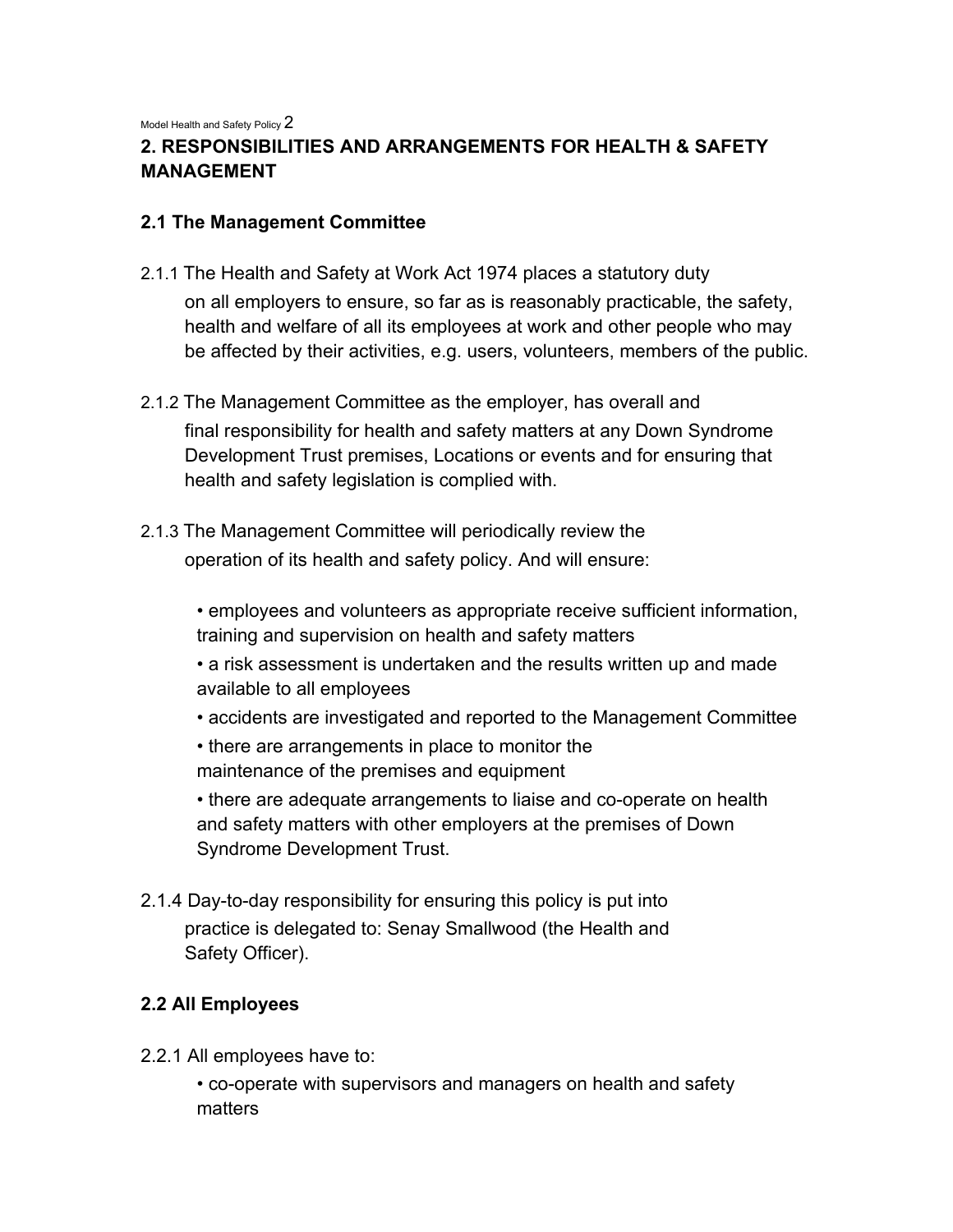• not interfere with anything provided to safeguard their health and safety

- take reasonable care of their own health and safety
- report all health and safety concerns to an appropriate person (as detailed in this policy statement).

Model Health and Safety Policy  $3$ 

### **2.3 Fire Officer**

- 2.3.1 The Management Committee will appoint a Fire Officer who shall receive appropriate training. At the time of issue of this policy this is Senay Smallwood.
- 2.3.2 The responsibilities of the Fire Officer are to:
	- be instructed on potential fire hazards and the use of fire fighting equipment
	- ensure that there is regular testing of fire alarms and fire drills
	- assist with the efficient evacuation of staff and visitors
	- liaise with the Fire Brigade at the assembly point
	- ensure staff and volunteers at all premises and events are aware of the fire alarm and fire drill.

FOR DETAILED FIRE SAFETY ARRANGEMENTS SEE SECTION 9.

# **2.4 First Aid Person**

- 2.4.1 At the time of issuing this policy. Andrew Smallwood has undertaken a recognised training course approved by the Health and Safety Executive (HSE) and is the first aid person for Down Syndrome Development Trust.
- 2.4.2 The trained first aid person named above will ensure that the first aid box is kept in the correct place, containing the items laid down in the Code of Practice and Guidance Notes published by the HSE and is regularly checked and restocked.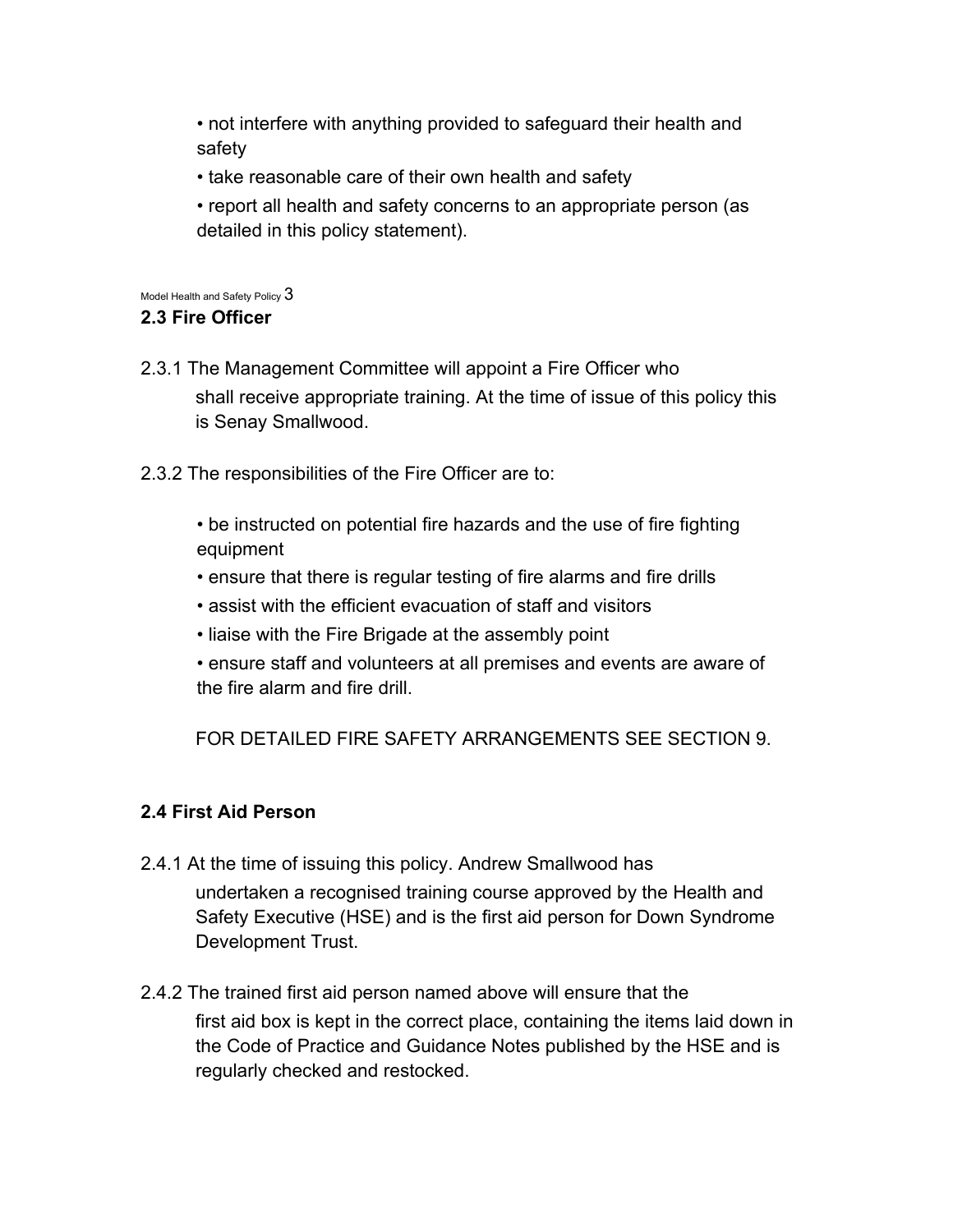FOR DETAILED FIRST AID AND ACCIDENT ARRANGEMENTS SEE SECTION 11.

# **2.5 Risk Assessment**

2.5.1 The Management Committee will ensure that a risk

assessment will be carried out by a competent person in accordance with the 1992 Management of Health and Safety at Work Regulations and the Approved Code of Practice (ACOP). This risk assessment will be written up, and be made available to all staff.

2.5.2 The written risk assessment will be reviewed and updated

annually to ensure it covers all employees against all risks, and to ensure that any action identified as needed in the risk assessment has been carried out. The risk assessment

Model Health and Safety Policy 4

will also be updated every time that there is a major change in working practices. The risk assessment will cover all employees of Down syndrome Development Trust, wherever they may be based, and will cover all aspects of their work.

# SEE SECTION 15

# **2.6 Training**

- 2.6.1 Down syndrome Development Trust will ensure that new employees and volunteers receive information on health and safety as part of their induction.
- 2.6.2 Down syndrome Development Trust will organise training

for employees and volunteers on health and safety matters as appropriate, including: general health and safety training, first aid, manual handling, fire safety, risk assessment. Down syndrome Development Trust will also organise training for appropriate use of equipment, and any special training needed to ensure safe systems of work.

2.6.3 If employees and volunteers consider they have health and safety training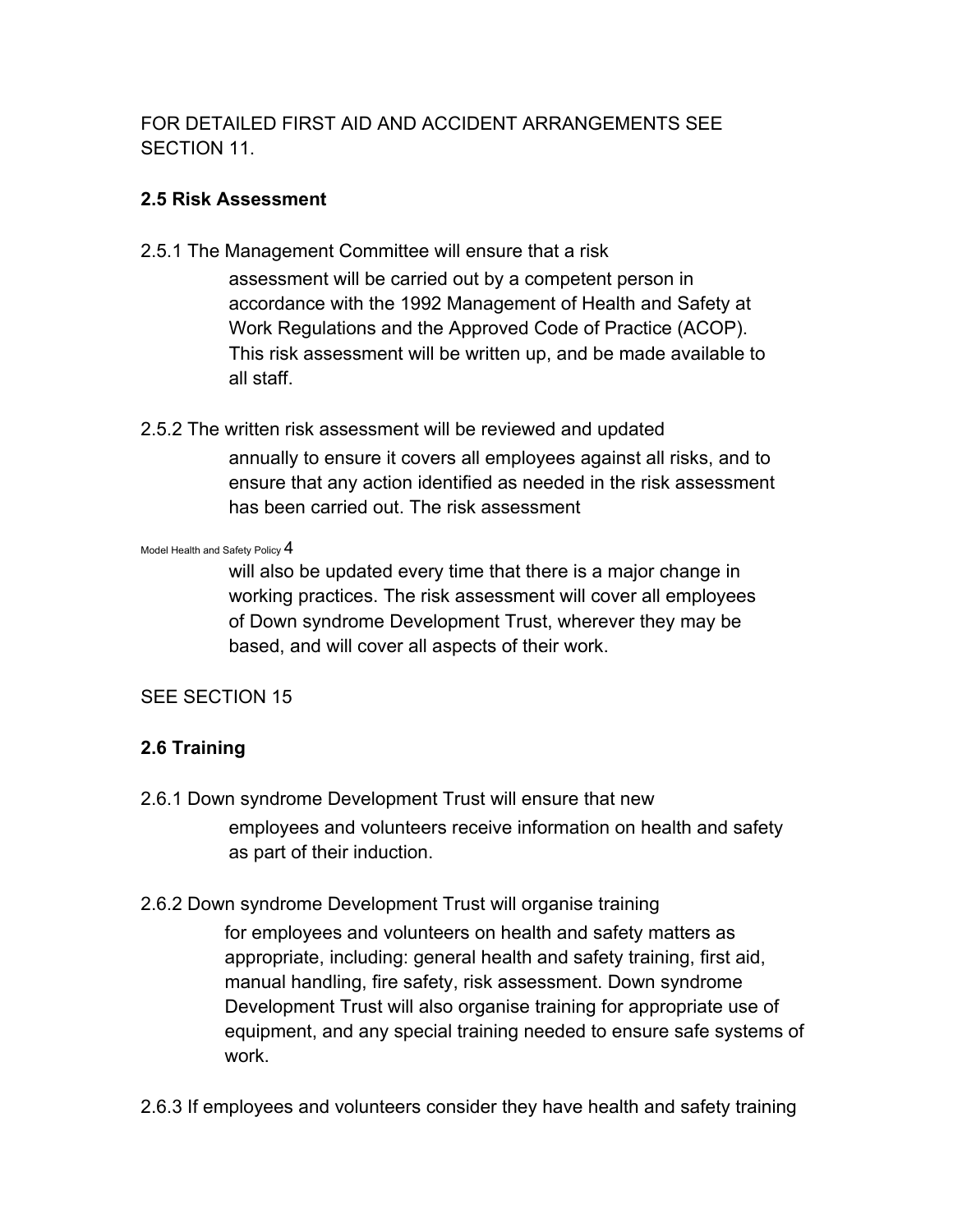needs they should inform their line manager.

Model Health and Safety Policy  $5$ 

#### **3. BUILDINGS**

- 3.1 Down syndrome Development Trust has a responsibility to provide a safe and healthy environment for staff and volunteers.
- 3.2 All the staff of Down syndrome Development Trust are responsible for spotting hazards or potential hazards. If a hazard is seen, it should be removed or dealt with as soon as possible, or if not, reports to the Competent Person.

### **3.3 Examples of Hazards**

3.3.1 Things Out of Reach:

Chairs or other furniture must not be used to stand on for the purpose of replacing light bulbs, reaching for things off top of cabinets, etc. A properly maintained, undamaged step ladder must be used.

3.3.2 Damaged Equipment:

Regular checks must be carried out on furniture and equipment for damage which leaves sharp edges protruding or other hazards. Any damaged furniture must be reported for repair or condemnation straight away and must be removed from use.

3.3.3 Damage to Fabric of Building, Windows, etc:

All such damage must be reported immediately to the competent person as named above.

3.3.4 Misplaced Furniture, Equipment or Supplies:

Any furniture, equipment or supplies left in an inappropriate place, for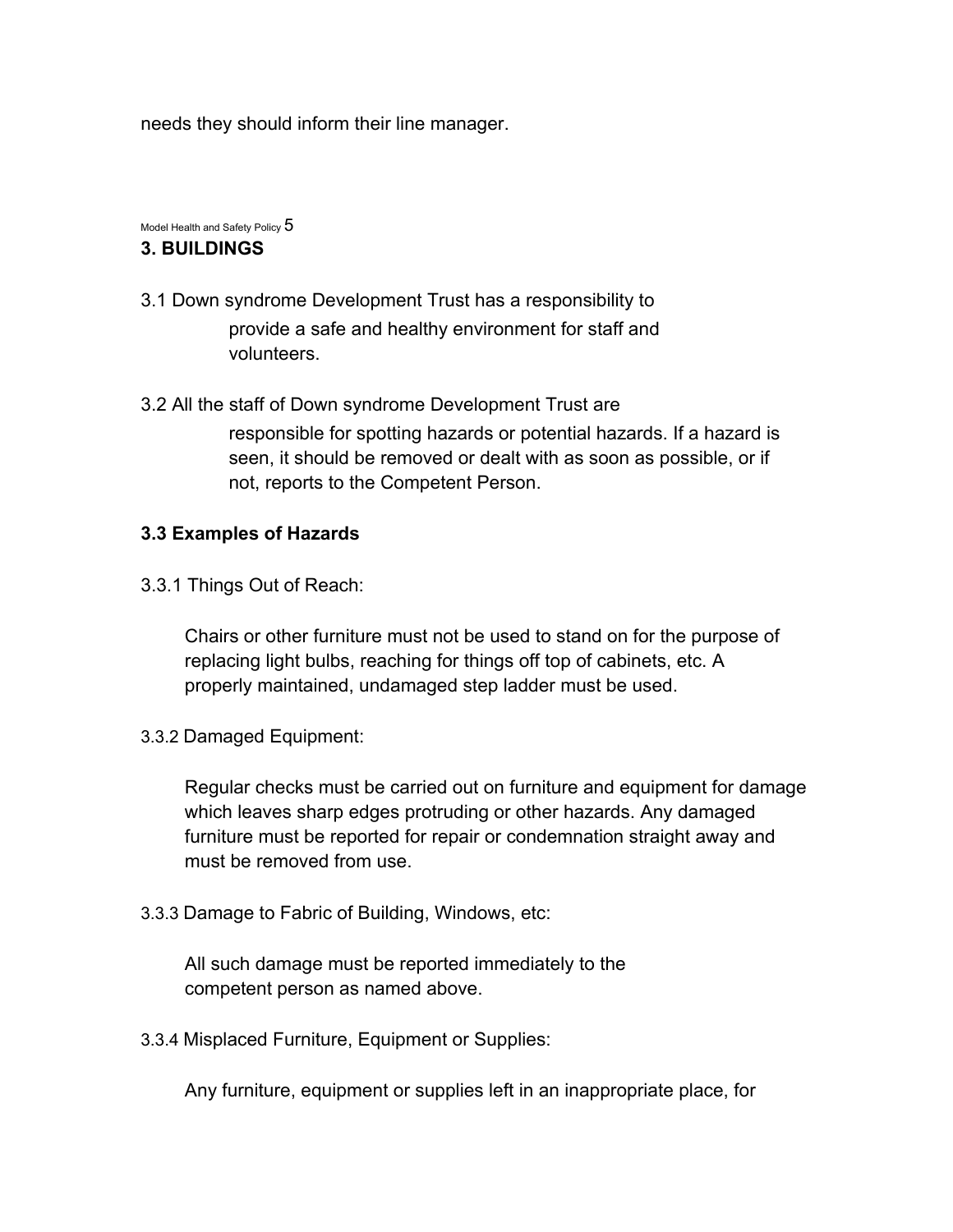example obstructing a gangway, must be removed immediately and placed in an appropriate, safe place.

Model Health and Safety Policy  $6$ 

# **4. GOOD HOUSEKEEPING**

### **4.1 Aisles & Gangways**

Aisles & gangways must be kept clear from obstructions and materials must be stored in safe areas. Under no circumstances must goods or materials be stacked immediately in front of or obstructing fire doors, fire exits, fire alarms or fire equipment.

### **4.2 Smoking**

Smoking is not allowed at any premises or events.

### **4.3 Overcrowding**

Down syndrome Development Trust will avoid unhealthy and overcrowded working conditions, and will consult staff on any changes in office layout.

### **4.4 Ventilation**

Down syndrome Development Trust will endeavour to provide a well ventilated workplace in which staff have control over their local level of ventilation.

### **4.5 Temperature**

In office workplaces a minimum temperature of  $16^0$ C must be maintained. Efforts will be made so far as is reasonably practical to ensure the workplace temperature does not rise to an uncomfortable level. A thermometer will be provided in such a position as to be easily seen.

### **4.6 Lighting**

Adequate lighting must be provided. If lights are found to be out of order, the fault must be corrected as soon as reasonably possible.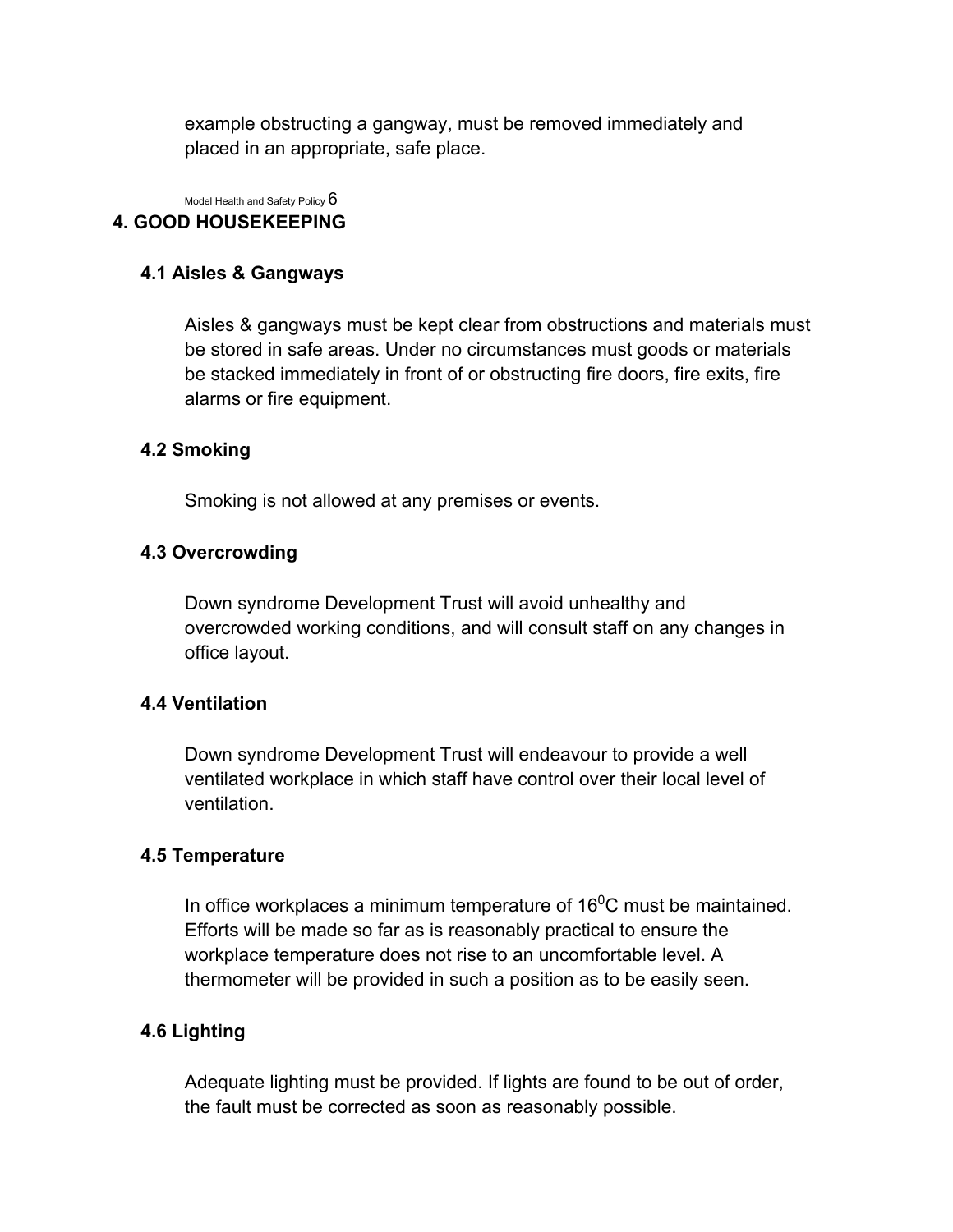### **4.7 Noise**

Down syndrome Development Trust will endeavour to ensure that noise in its offices is kept to as low a level as is practicable.

### **4.8 Office Atmospheric Pollutants**

#### Model Health and Safety Policy 7

Office equipment such as photocopiers and printers can emit pollutants into the atmosphere. The organisation will take reasonable precautions in ensuring that these levels are kept as low as possible. Employees and volunteers will not be expected to work in enclosed spaces with equipment that emits atmospheric pollutants. Spaces where these pollutants are present shall be kept well ventilated.

### **4.9 Equipment Storage and Usage**

• Equipment must not be left lying around but must be suitably stored

- No wires must be left trailing across floors
- Non flammable rubbish bins must be positioned at various points
- Except in emergencies, and with the permission of the H&S Officer, no paraffin, bar electric or calor gas fires will be used at the premises of Down Syndrome Development Trust.

### **4.10 Electrical Equipment**

- 4.10.1 All building maintenance such as electrical work, carpentry, painting, etc should be carried out by skilled people. Staff should not endanger themselves and others by carrying out such work.
- 4.10.2 Broken, ineffective or damaged electrical equipment must be reported. Staff should use electrical equipment in accordance with instructions.

# **4.11 Working at height**

4.11.1 Injuries are often caused by falls from: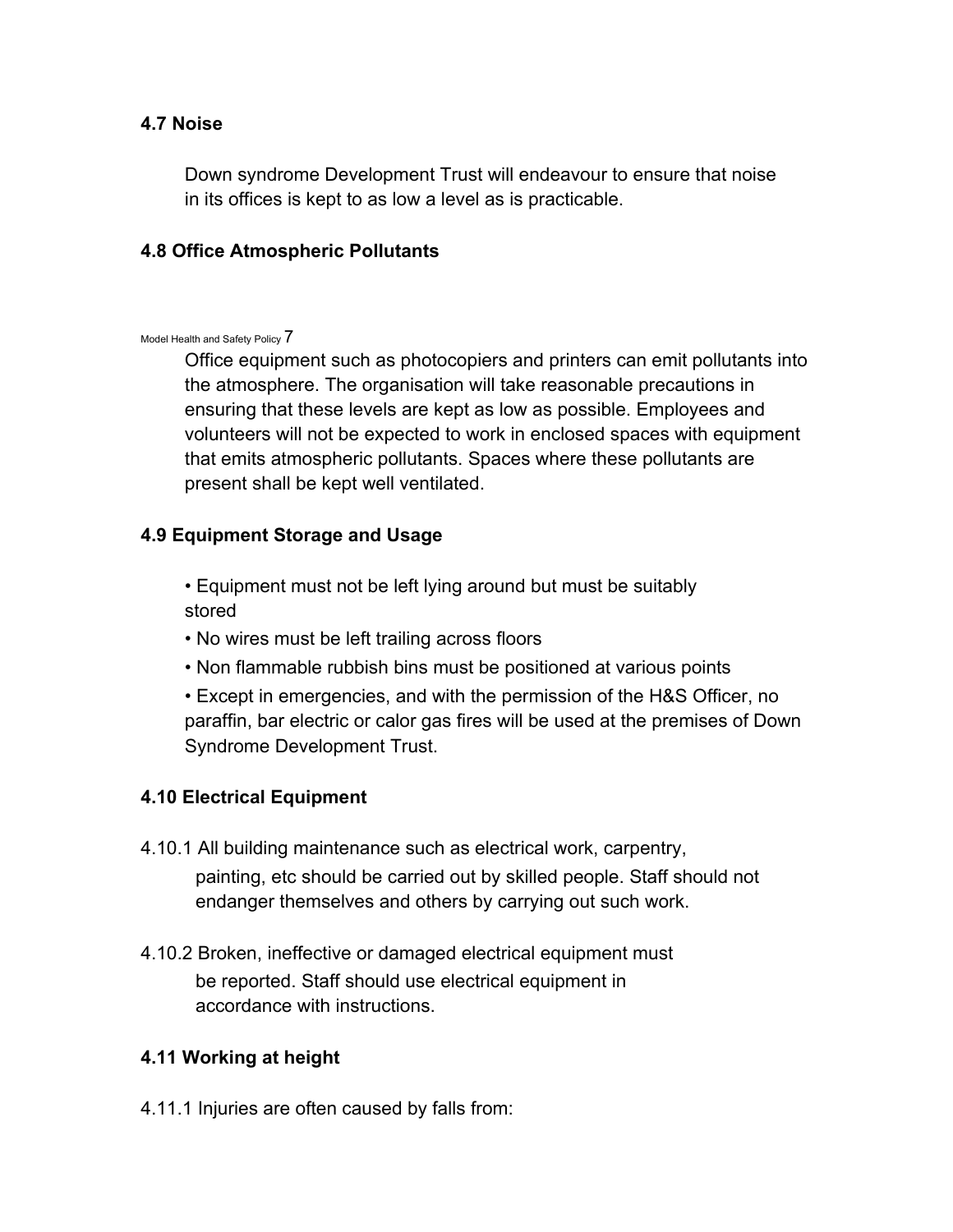- ladders
- scaffolding
- roofs and roof-edges particularly fragile roofs
- gangways and catwalks

• vehicles The poor selection, use and maintenance of equipment causes falls, e.g. using a ladder because it's easier than erecting a tower scaffold.

The Working at Height Regulations place duties on employers, to ensure: •

all work at height is properly planned

• those working at height are competent or supervised

Model Health and Safety Policy  $8$ 

- the risks of working on or near fragile surfaces are properly controlled
- equipment for working at height is properly inspected and maintained

Work at height should be avoided where possible and equipment should be used to prevent or minimise the consequences of falls where working at height is the only option.

Model Health and Safety Policy  $9$ 

# **5. WELFARE ARRANGEMENTS**

### **5.1 Toilet and Washing Facilities**

Down syndrome Development Trust will ensure that suitable and sufficient toilets and washing facilities are provided for all staff in accordance with the minimum requirements of Health & Safety legislation.

• The toilet will be in a separate, lockable room

• Washing facilities will include a supply of clean hot and cold water, soap and suitable means of drying.

# **5.2 Drinking Water**

An adequate supply of drinking water will be provided for all staff.

### **5.3 Rest Areas**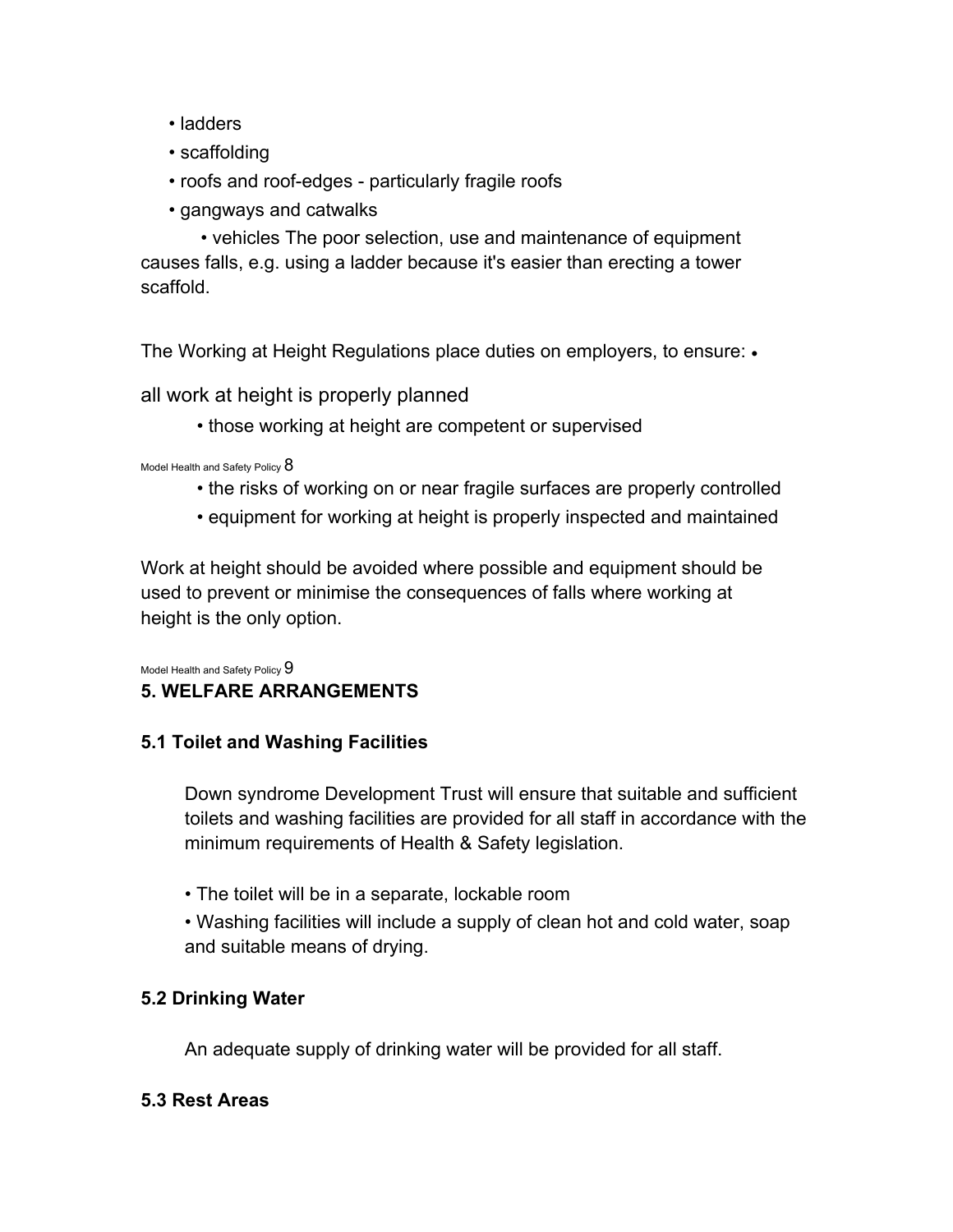So far as is reasonably practicable, Down syndrome Development Trust will provide its staff with a seating arrangement where, during rest periods, they may have a break away from their workstations.

### **5.4 Pregnant Women**

Suitable rest facilities will be provided for pregnant employees.

#### **5.5 Hours of Work**

The employees of should not work excessively long hours, and should take adequate breaks for meals and rest as indicated within their statement of terms and conditions of employment.

Model Health and Safety Policy  $10$ 

#### **6. PERSONAL SAFETY**

### **6.1 Office Security**

6.1.0 It is in the nature of the organisation's work that staff or

volunteers may, on occasions, find themselves in potentially dangerous situations whilst on Syndrome Development Trust business. The following policy is concerned to minimise the risk to people working for Down Syndrome Development Trust. 6.1.1 Staff or volunteers who are working on their own should not

allow access to casual visitors who have no appointment, (except in the case of the library). Such callers should be encouraged to make an appointment.

#### 6.1.2 Where staff are dealing with an individual but feel uneasy

about being alone with him or her they have the right to refuse to make an appointment or give access if it would put them in that position. In these situations the management will put their trust in the feelings of the worker.

- 6.1.3 An alarm buzzer is sited in reception and in the library. Staff will be inducted in how the alarm sounds, how to set it off and how to respond on hearing it.
- 6.1.4 All windows and entry doors will be lockable.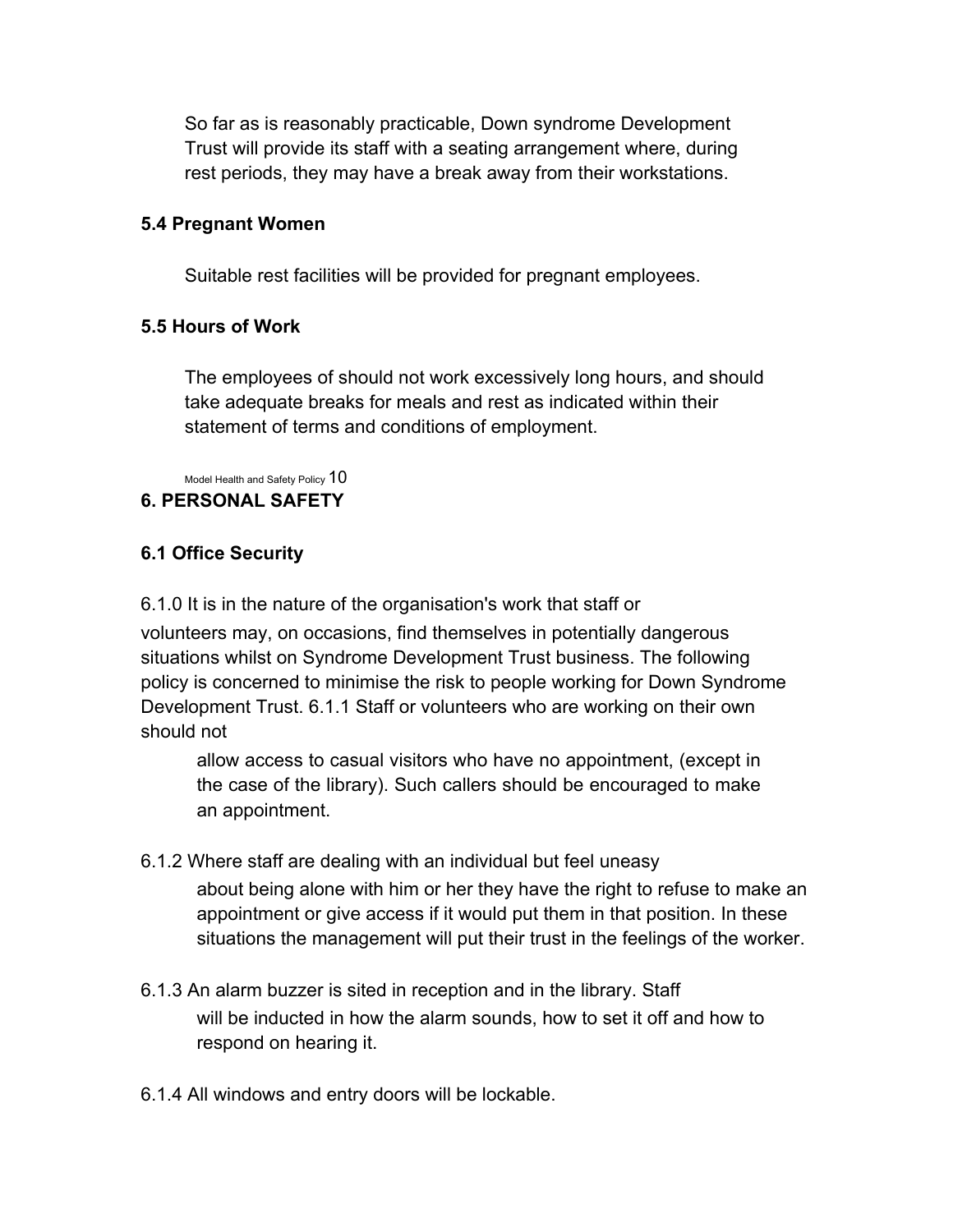# **6.2 HOLDING OR CARRYING MONEY OR VALUABLES FOR THE ORGANISATION**

- 6.2.1 Staff who carry money for Down syndrome Development Trust have the right to be accompanied by another person.
- 6.2.2 Large amounts of cash, over and above petty cash should not be kept on the premises of Down syndrome Development Trust
- 6.2.3 Visits to the bank should not be at a regular time.

6.2.4 Under no circumstances should staff put themselves at risk on account of the property of Down syndrome Development Trust If money is demanded with threats it should be handed over.

### **6.3 PERSONAL AWARENESS:**

#### Model Health and Safety Policy 11

There are lots of things we already do that keep us safe, but becoming more aware of our surroundings puts us in control of our environment. The following steps are recommended to all staff as being helpful.

### **6.4 WHILST OUT AND ABOUT:**

**Trust your intuition and listen to your feelings**. If you sense something is wrong, it probably is. Acting on intuition may prevent an aggressive situation.

**Be prepared**. Do you know whom to contact and what to do if a difficult situation arises? Find out and if there is no one designated, ask for a supervisor of manager to be nominated.

**Be observant**. Notice everything around you - exit doors, telephones, windows, sources of help. This will make you more aware of your surroundings and help you escape if you need to.

**Assess potential risks**. Avoid dangerous short cuts, walk facing the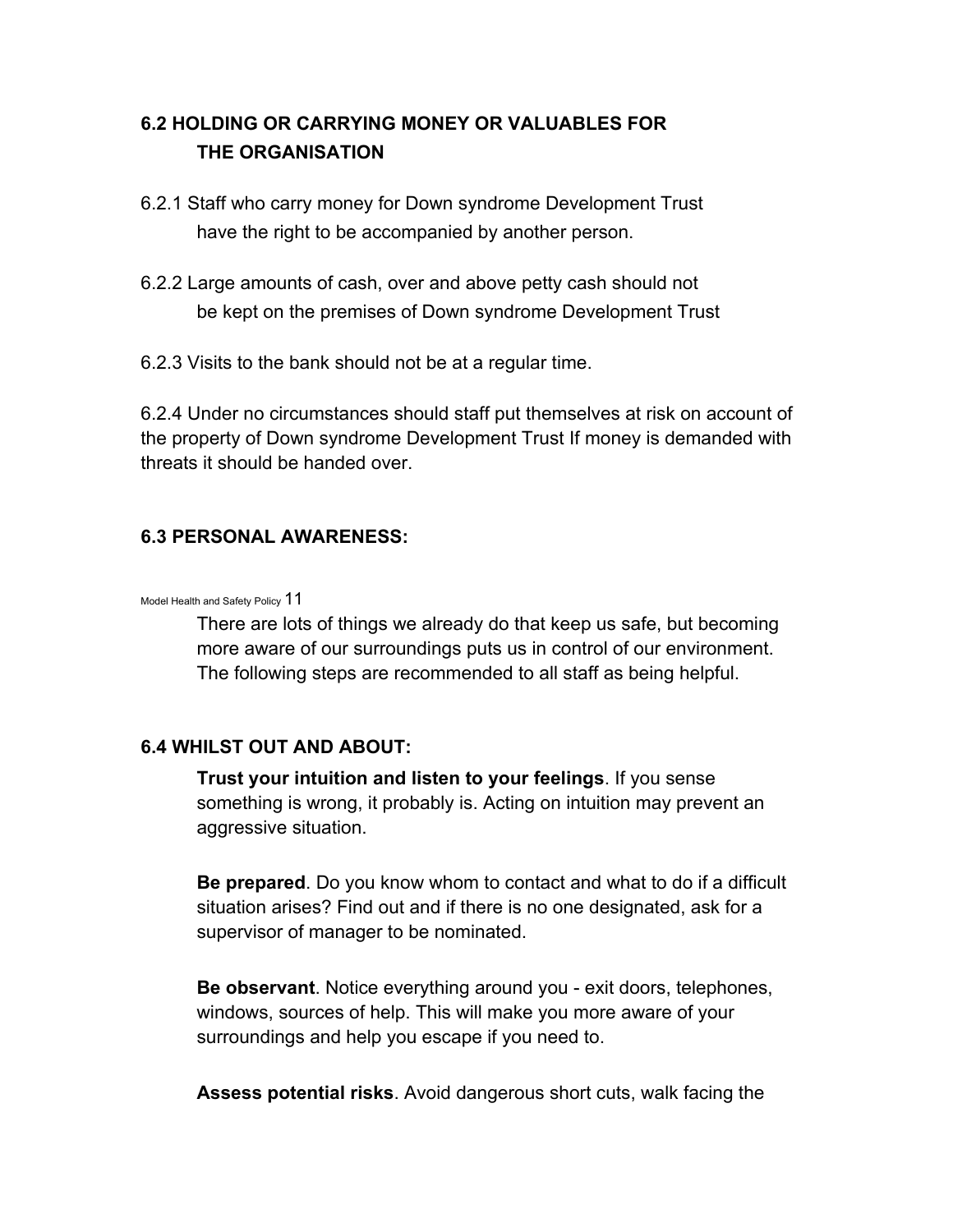traffic on the street side of pavements, think about where you park your car and remember where you have parked it.

**Make sure you have all relevant information with you**. Have you checked to see if there is a known problem with whom you are or where you are going?

**Look confident.** "Walking tall" and being aware of your surroundings deters assailants.

**Never stay in a situation where you think you may be at risk.** Don't feel you have to stay because of your work. You can see the client, arrange the visit or do the interview again. You can ask a colleague to come in or be with you. Don't be afraid to ask for help.

**Be aware of personal space** - yours and others. Encroaching on other peoples personal space can make them aggressive. If other people are too close to you and making you uncomfortable, ask for more space or move away.

**Don't get into lifts with people who make you feel uneasy.** If you are in a lift and feel uncomfortable, get out and use the stairs, or wait for another lift. Make sure you

Model Health and Safety Policy 12

know where the emergency button is and stand where you can reach it.

**Don't accept lifts in vehicles from people you have no reason to trust.** 

**Think about what you are wearing**. Can you run if you need to?

#### **6.5 IN DEALING WITH AGGRESSION**

If you find yourself in an aggressive situation, what can you do?

**Try to stay calm** if someone is starting to get angry. Your body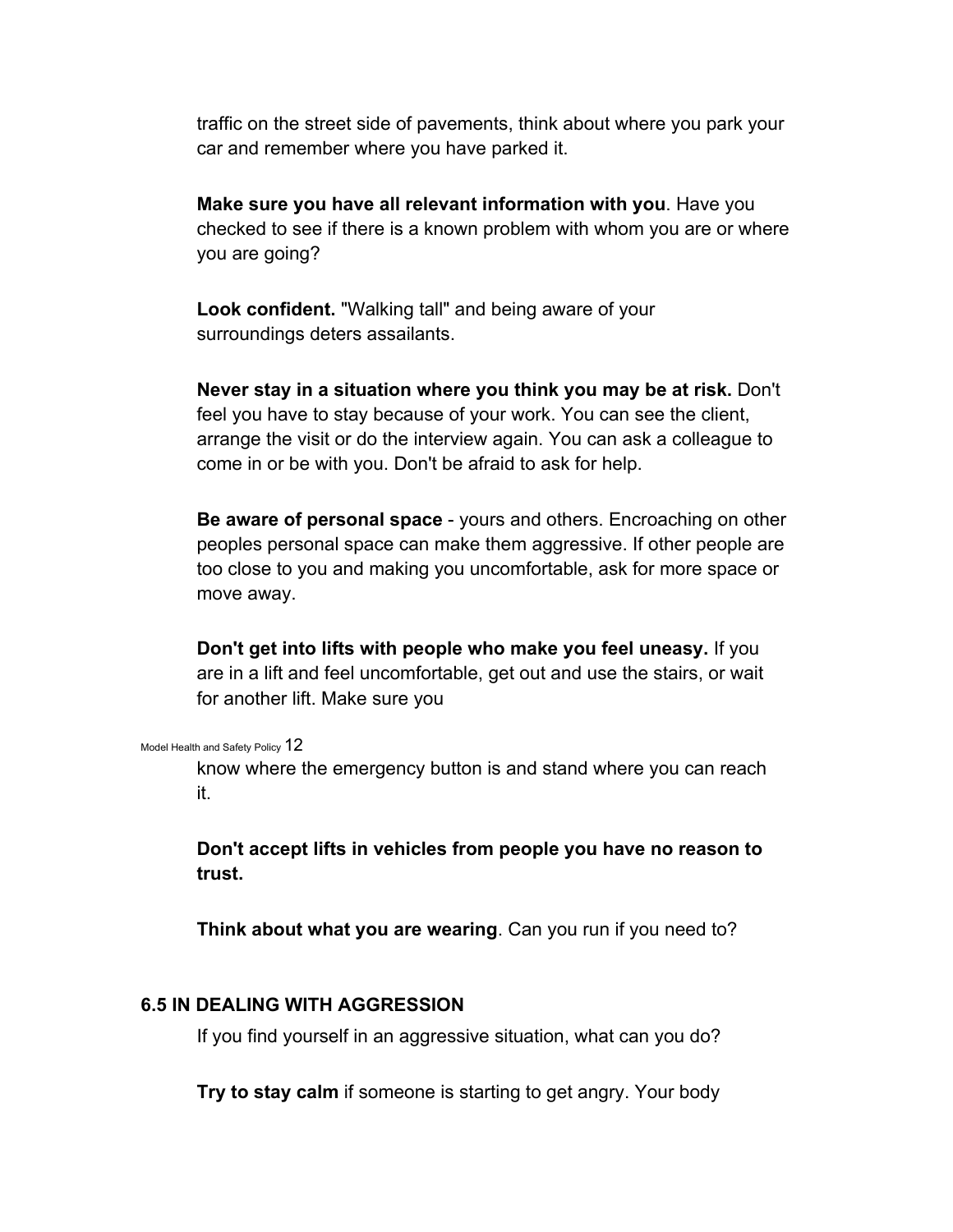language, voice and response can help to defuse a situation. Take a deep breath, keep your voice on an even keel, and try to help.

**Offer an angry person a range of options** from which they can choose the one they prefer. They will find it difficult to stay angry.

**Do not be aggressive back -** this is how anger can escalate into violence.

**Are you the best person to deal with this situation?** Going to get someone else if often helpful particularly if they can solve a problem that you can't.

**Get on the same level as the aggressor.** If they are standing so should you. It makes you feel less vulnerable and makes it easier for you to get away or fetch help if necessary.

**Keep your balance and keep your distance.** 

**Do not touch someone who is angry.** 

**Don't let your escape route be blocked.** 

**Keep yourself between an escape route and an aggressor**  so you can still get away.

**If the situation is dangerous, then get away as fast as you can.**  Never remain alone with an actively violent person.

Model Health and Safety Policy  $13$ 

**If you cannot get away, then scream or use the panic alarm.** 

**6.6 REPORTING AND RECORDING** 6.6.4 All incidents of aggression or violence should be reported to

management and recorded in the accident book.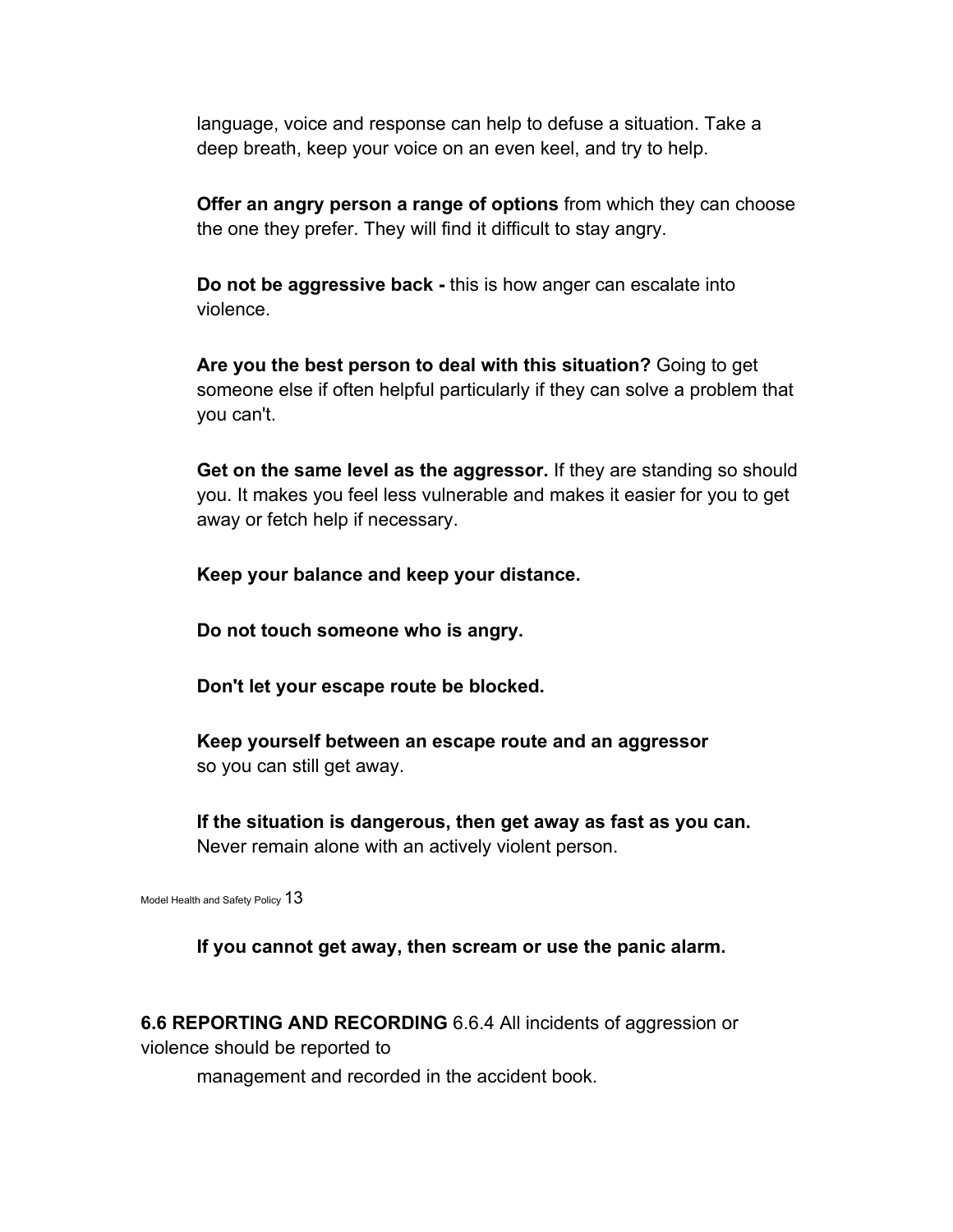6.6.5 Employers have a responsibility to provide a safe working environment. Staff should report any current or potential situation at work which is a threat to personal safety. Talking about fear and other problems related to aggression or harassment are not marks of failure but good practice. A serious incident, even if it results in no physical harm, may cause feelings of fear, panic or despair which can carry on long afterwards. The management committee of Down syndrome Development Trust recognises this and will be disposed to provide whatever support, counselling or time off work seems appropriate.

Model Health and Safety Policy 14

# **7. HOMEWORKING**

7.1.1 When employees are carrying out work for Down syndrome Development Trust at home all health and safety rules and guidance in this policy apply in the same way that they do in the workplace. 7.1.2 It is the responsibility of the employee to ensure that their

> home working environment and equipment used in the home is safe. A risk assessment in accordance with the guidance given in this policy should be carried out. Should advice be needed, advice should be sort from the nominated health and safety officer at Down syndrome Development Trust the employee will be asked to indemnify the organisation from damages caused by accidents in the home.

Model Health and Safety Policy  $15$ **8. VISUAL DISPLAY EQUIPMENT** 

# **8.1 General**

8.1.1 It is the policy of Down syndrome Development Trust.to comply with the law as set out in the Health and Safety (Display Screen Equipment) Regulations 1992.

8.1.2 Down syndrome Development Trust will conduct health and

safety assessments of all workstations staffed by employees who use VDU screens as part of their usual work. All workstations must meet the requirements set out in the Schedule to the Regulations.

# **8.2 Nature and Organisation of Work**

8.2.1 Appropriate seating must be available to all users.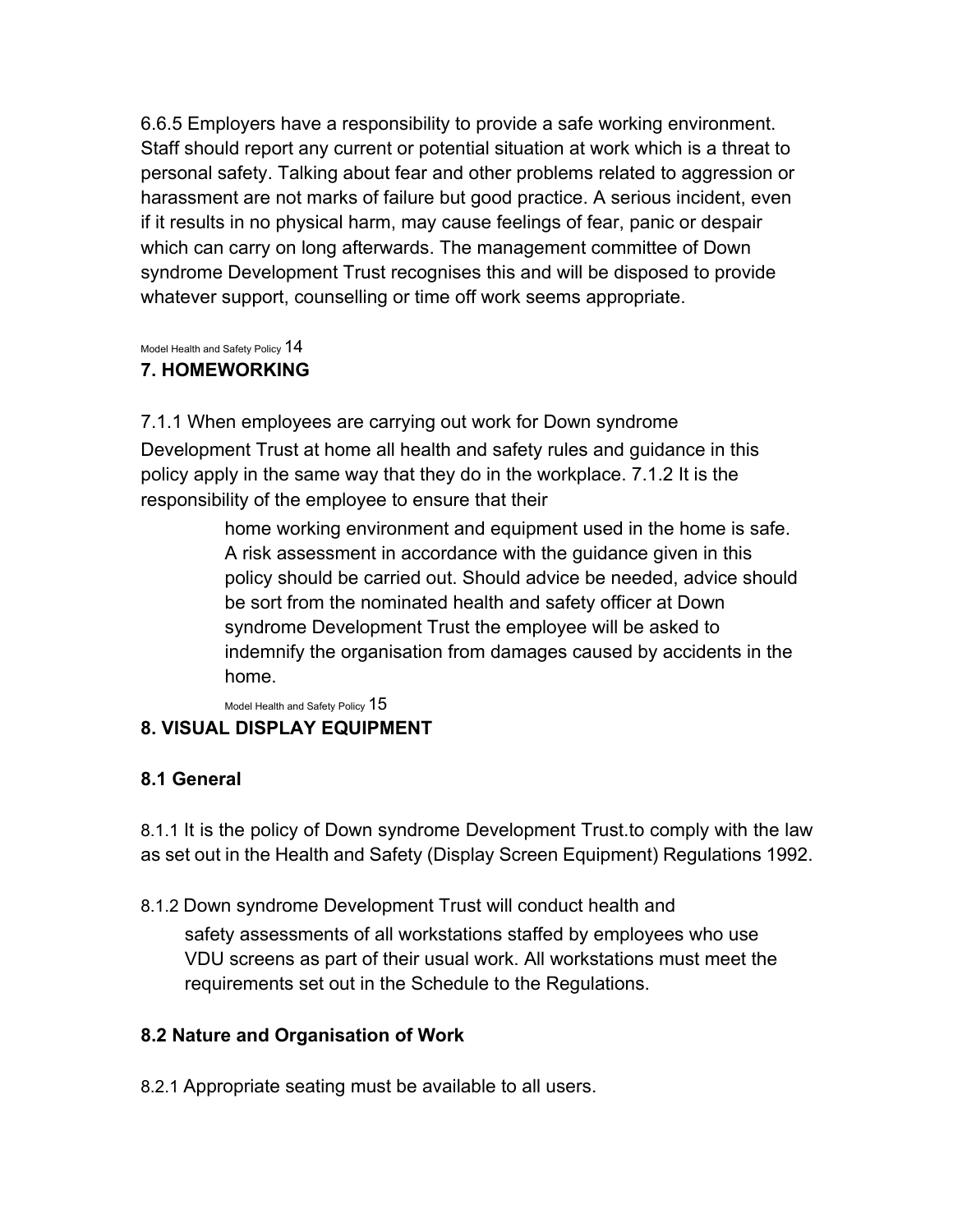8.2.2 Staff will take regular breaks (at least 10 minutes away for every hour at the screen). Short frequent breaks are more satisfactory than occasional longer breaks.

### **8.3 Equipment**

8.3.1 Resources will be sought by Down syndrome Development Trust to:

(a) provide VDUs with a detachable and adjustable screen, i.e. in height, swivel, etc, to allow for the individual preference of the operator. (b) provide computer cleaning supplies (c) provide a wrist and foot rest at each workstation (d) an anti-static mat at each workstation (e) provide keyboards which are separate from screens (f) provide anti glare screens, where direct light cannot be

prevented from falling on the screen (g) provide adequate workstation space.

### **8.4 Maintenance**

Senay Smallwood Managing director should hold copies of manufacturers' detailed instructions on the maintenance of machinery, and will ensure that maintenance contracts are adhered to and, where appropriate, renewed.

Model Health and Safety Policy  $16$ 

# **8.6 WRULDS/RSI**

Work Related Upper Limb Disorders (also known as Repetitive Strain Injury) are often associated with keyboard work. It is the intention of Down syndrome Development Trust, by following best advice, to provide VDU/keyboard equipment and furniture which help prevent the development of these musculoskeletal disorders. Staff should contribute to their own safety and welfare by:

• avoiding sitting in the same position for long periods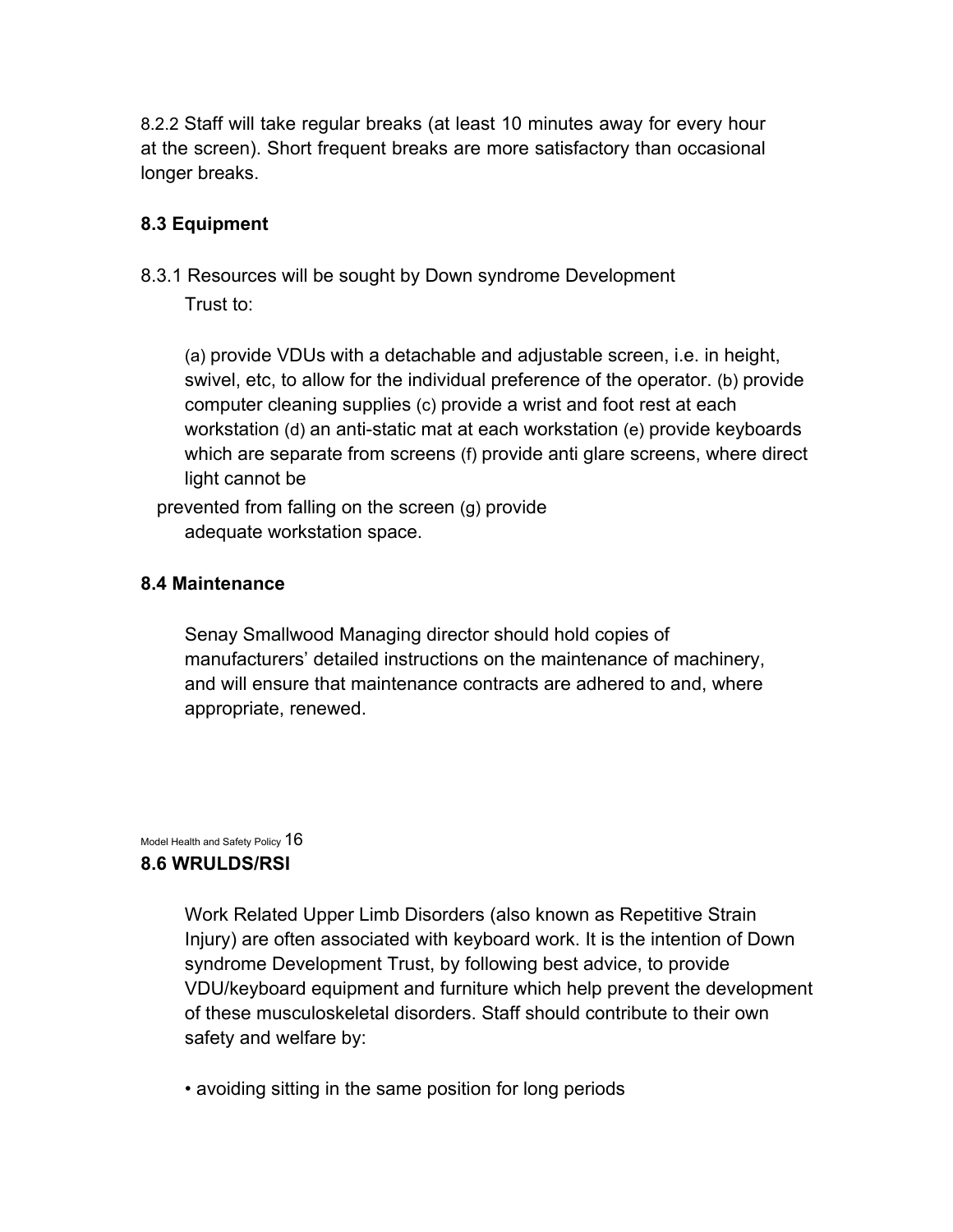• adjusting equipment and furniture to appropriate and comfortable positions

• taking regular rest breaks from VDU work ( at least 10 minutes away from the screen in every hour) by doing some other work.

Model Health and Safety Policy 17

# **9. FIRE SAFETY**

# **9.1 General**

- 9.1.1 It is not only the responsibility of the Fire Officer, but of all staff and members working at Down syndrome Development Trust's offices to be aware of fire hazards, to know the location of fire exists and the assembly point. Everyone must know the fire drill instructions and these will be part of the induction process for all new staff and volunteers.
- 9.1.2 Access to escape doors, extinguishers and other fire fighting equipment must not be obstructed and the Fire Officer will be instructed on their use.

# **9.2 Fire Drills**

- 9.2.1 Down syndrome Development Trust's Fire Officer is responsible for carrying out fire drills and will arrange these to take place at regular intervals, reviewing the success or otherwise of the evacuation and making recommendations for improved practices. He/she is responsible for ensuring that staff and volunteers are aware of the evacuation procedures and has the power to remove obstructions from fire exists.
- 9.2.2 The fire alarms shall be tested at regular intervals by Down syndrome Development Trust's fire Officer and staff will be notified of any testing taking place during office hours.
- 9.2.3 Visitors and all staff, including volunteers, must be made fully familiar with the escape routes and Down syndrome Development Trust's assembly point.

# **9.3 Fire Drill Procedure**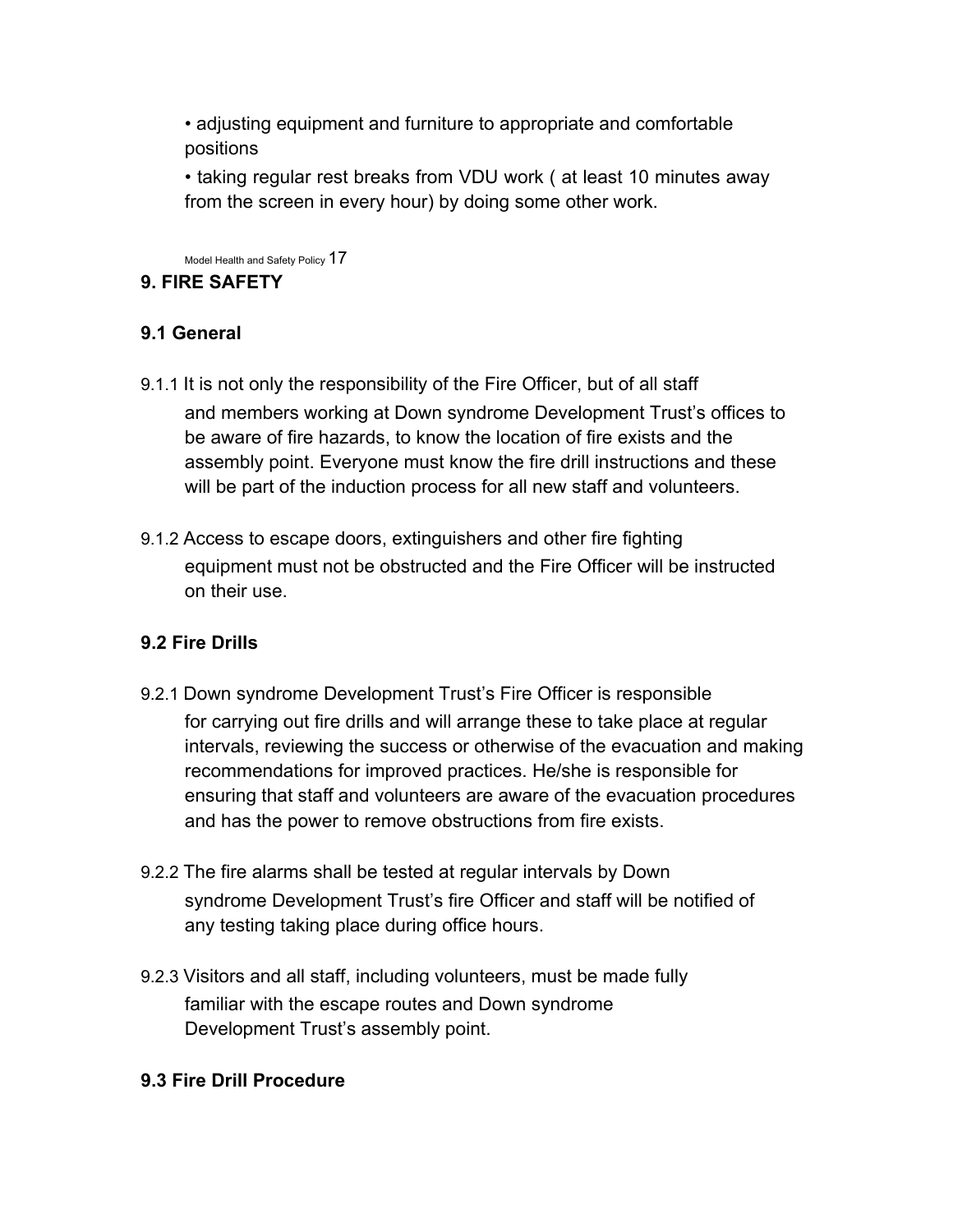### If The Fire Alarm Sounds

- Evacuate the building immediately by the nearest exit
- Ensure any visitors leave the building
- Do not put yourself at risk
- Assemble in front of the building

• Do not re-enter the building for any reason until the Fire Officer or fire brigade confirm that it is safe to do so.

If You Discover A Fire

• Raise the alarm by operating the break glass switch at the nearest fire alarm call point.

Model Health and Safety Policy  $18$ 

• Evacuate the building immediately as above.

Model Health and Safety Policy 19

#### **10. HYGIENE**

- 10.1 All areas must be kept clean and tidy.
- 10.2 Toilets must be washed regularly and kept clean.
- 10.3 All wash basins should be provided with hot water, soap, clean paper towels or hand dryers.

10.4 Vending machines for sanitary products and disposal bins should be provided. Bins should be emptied and sanitised regularly.

Model Health and Safety Policy 20

# **11. FIRST AID AND ACCIDENT REPORTING**

### **11.1 First Aid**

- 11.1.1 First Aid provision will be available at all times in an appropriate and accessible First Aid Box.
- 11.1.2 The First Aid Box is kept in the kitchen area.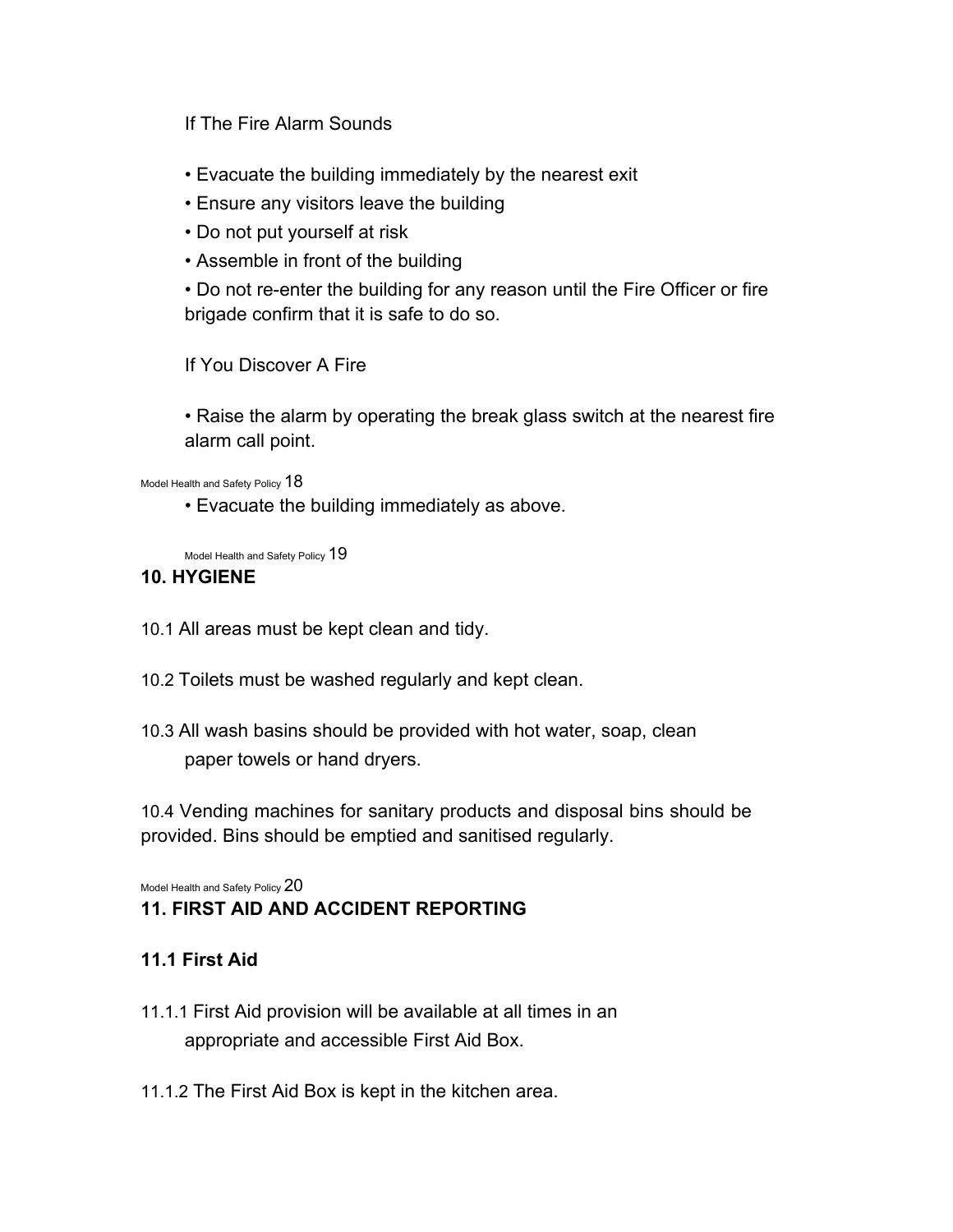11.1.3 At least one employee will receive appropriate first aid training.

11.1.4 All new employees will be told as part of their induction of the location of first aid equipment and the employee who has received first aid training.

11.1.5 A record of all first aid cases treated will be kept in the Accident Book, which will be kept with the First Aid Box.

# **11.2 Accidents and Emergencies**

- 11.2.1 All employees must report all incidents which resulted or nearly resulted in personal injury to themselves or others, to the Health & Safety Officer and make sure the accident is recorded in the Accident Book.
- 11.2.2 The Health & Safety Officer will ensure that personal details of individual(s) will be stored separately from the Accident Book in a secure location to comply with the Data Protection Act 1998.

11.2.3 It is the responsibility of the Health & Safety Officer to ensure that any necessary follow-up action is taken to reduce the risk of the accident or near accident recurring.

11.2.4 The Health & Safety Officer is responsible for reporting

incidents which come within the Reporting of Injuries, Diseases & Dangerous Occurrences Regulations (RIDDOR), to the London Borough of Islington Environmental Health Department. RIDDOR covers the following incidents:

(a) fatal accidents (b) major injury accidents/conditions (c) dangerous occurrences (d) accidents causing more than 3 days incapacity from work (e) certain work-related diseases.

Model Health and Safety Policy 21

**12. HAZARDOUS SUBSTANCES (COSHH)**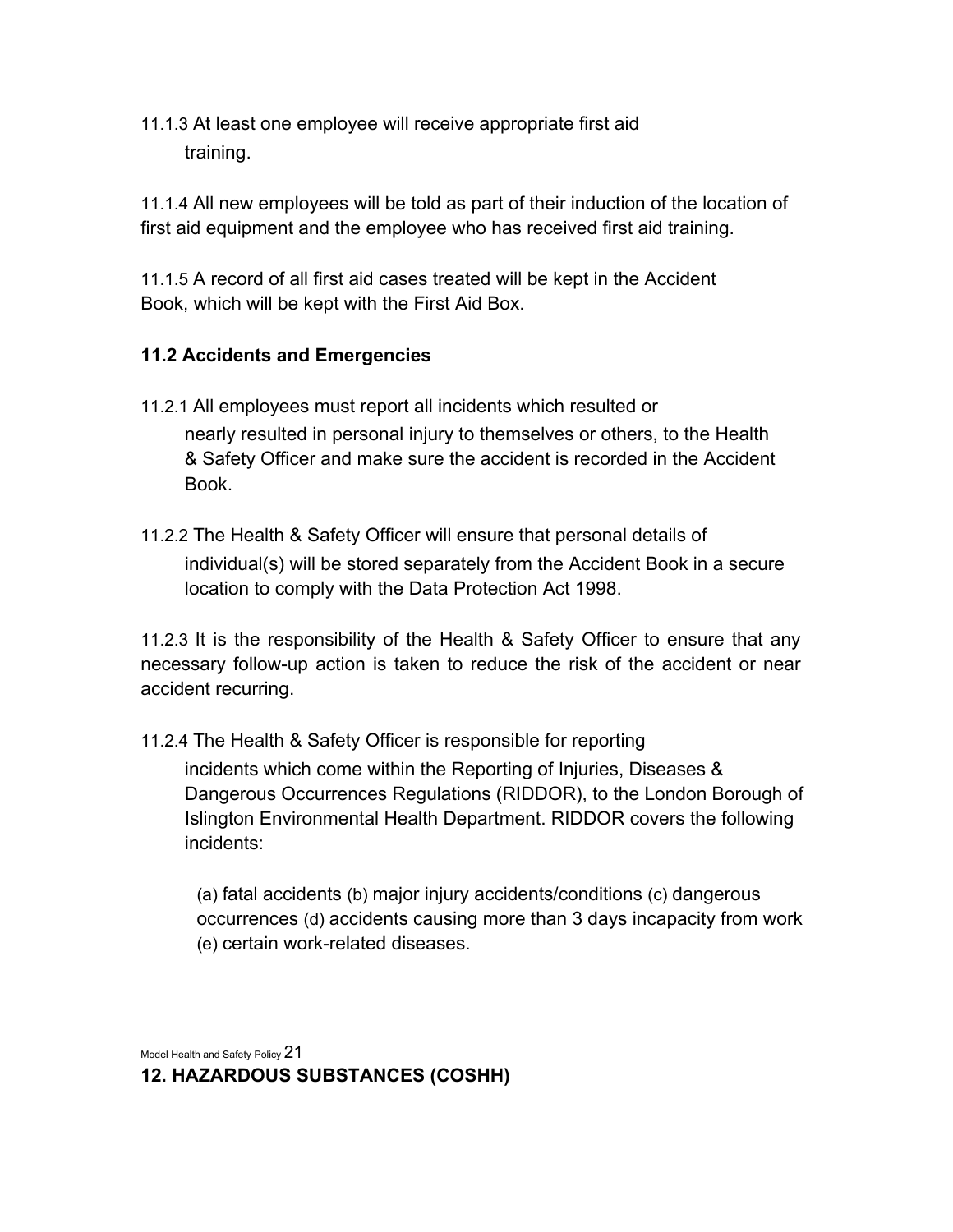### **12.1 General Statement**

- 12.1.1 Under the 1992 COSHH (Control of Substances Hazardous to Health) Regulations employers have a duty to make an assessment of the risks related to hazardous substances e.g. chemicals, noxious fumes etc. In accordance with the Approved Code of Practice this assessment will be carried out and written down by a nominated competent person.
- 12.1.2 The person responsible for carrying out this assessment will be Senay Smallwood
- 12.1.3 Following this assessment, in accordance with the Approved Code of Practice (ACOP) Down syndrome Development Trust will:
	- In the first instance take action to remove any hazardous substances
	- If this is not possible, action shall be taken to find a substitute for the hazardous substance
	- If this is not possible, such substances shall be enclosed within a safe environment
	- If none of the above is possible, protective equipment will be issued to ensure the safety of staff.

# **12.2 Monitoring**

- 12.2.1 If for any reason a member of staff or volunteer has been exposed to a possibly hazardous substance, levels of exposure will be monitored.
- 12.2.2 At all times levels of ill-health related to exposure to hazardous substances at work will be monitored.

# **12.3 Removal, Substitution, enclosure and Protection**

All members of staff shall avoid using hazardous substances at all times if at all possible. Where substitute materials are available they should be used (e.g. water based markers, correction fluid, etc). If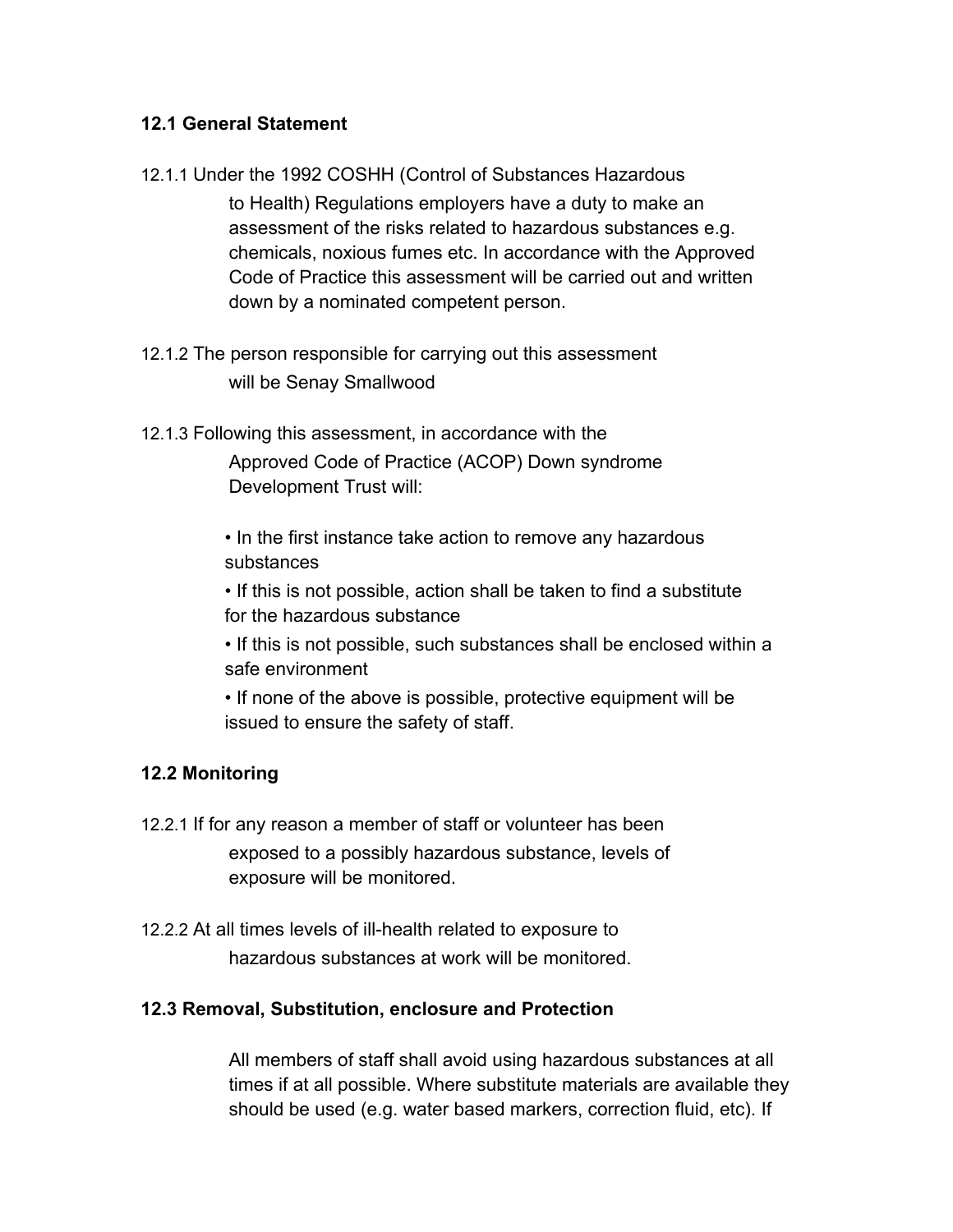there is no way of avoiding such use, staff must use the substance in an enclosed, ventilated environment away from other workers, and use proper protective equipment which shall be made available.

Model Health and Safety Policy 22

# **13. LIFTING AND HANDLING**

- 13.1 The employees of Down syndrome Development Trust should avoid manual lifting where at all possible. However, employees may occasionally be required to manually lift and handle loads. Correct manual lifting and handling reduces the effort required and prevents strain and risk of injury.
- 13.3 Employees should not put themselves at risk by

attempting to lift heavy loads which could be taken apart or divided into smaller quantities. The assistance of other employees, or tenants during home visits, should always be sought for moving large quantities or for lifting heavy and awkward loads. When lifting is done by a team, instructions should be given by one person only.

- 13.4 Any employee feeling a strain should stop immediately and record the incident in the Accident Book.
- 13.5 Aids to reduce the risk of injury (e.g. trolleys) must always be used if available.

Model Health and Safety Policy 23

# **14. STRESS MANAGEMENT**

14.1 Stress at work is a serious issue. Workers can suffer severe medical problems, which can result in under-performance at work and cause major disruptions to the organisation.

14.2 Stress is a workplace hazard that must be dealt with like any other. Thus the responsibility for reducing stress at work lies both with employer and employee.

14.3 Down syndrome Development Trust will do all it can to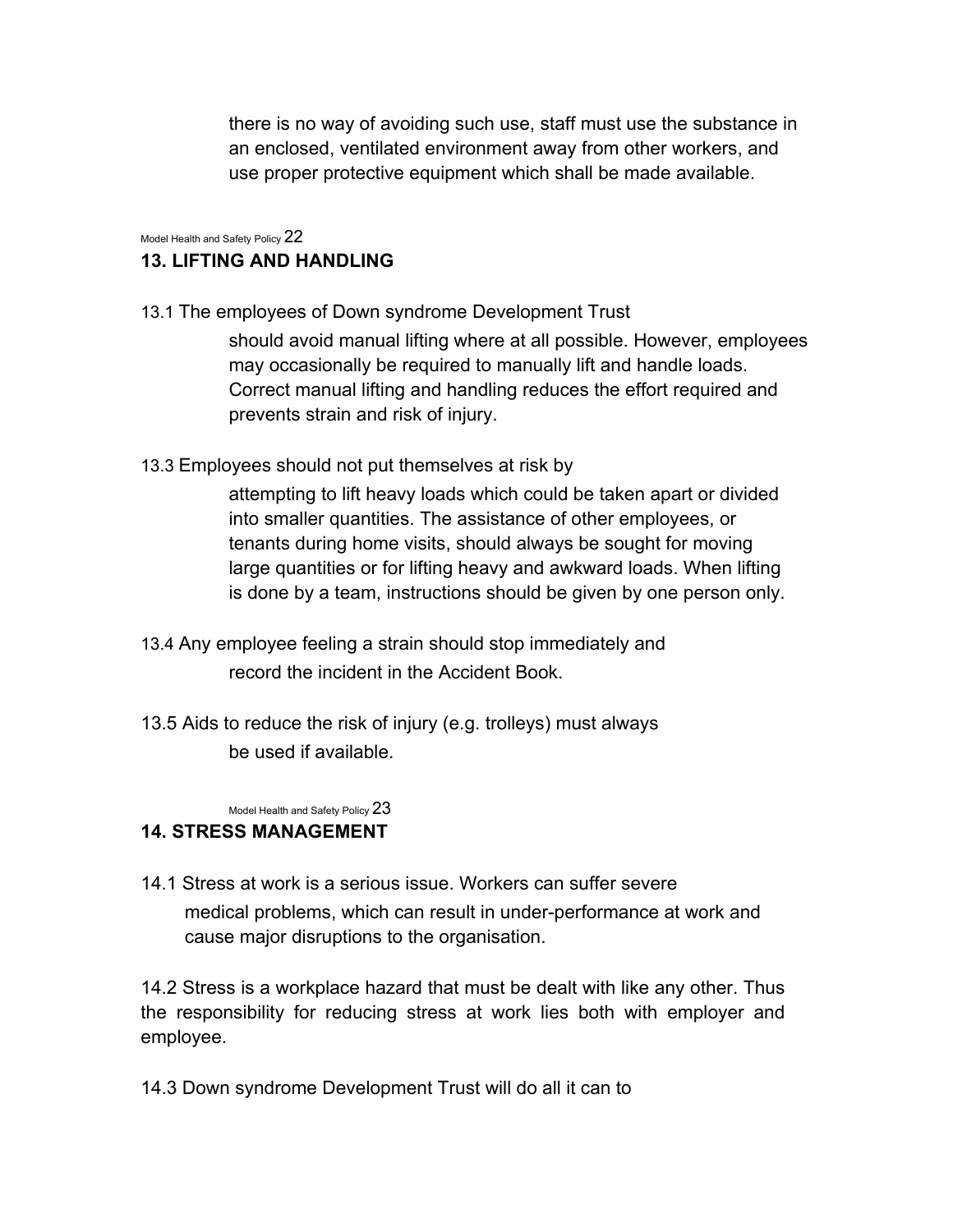eradicate problems relating to stress at work. In particular it will:

- ensure close employee involvement, particularly during periods of change
- give opportunities for staff to contribute in the planning and organisation of their own jobs
- ensure staff have work targets that are stretching but reasonable
- implement effective policies and procedures for dealing with bullying and any form of harassment
- encourage good communications between staff and management
- promote the maintenance of a supportive culture in the workplace
- where appropriate take into consideration employees' personal situation/problems at home
- ensure employees avoid working long and unsocial hours.
- 14.4 Down syndrome Development Trust will ensure as far as practicable that its policies, working practices and conditions of employment support its commitment to the above.
- 14.5 Employees should ensure that they do not work in a way that could cause them to suffer an increase of stress, nor cause an increase of stress on others.
- 14.6 Employees must respect other members of staff, and ensure that interpersonal conflict is avoided or dealt with sensibly.
- 14.7 Employees must not make unrealistic demands on other workers by increasing others' workload.
- 14.8 Employees should participate with the organisation's intention to maintain a supportive workplace environment.

Model Health and Safety Policy 24

14.9 If an employee is suffering from stress at work, s/he should discuss this with their line manager at the first opportunity. Where practicable and reasonable, Down syndrome Development Trust will seek to provide assistance to the employee.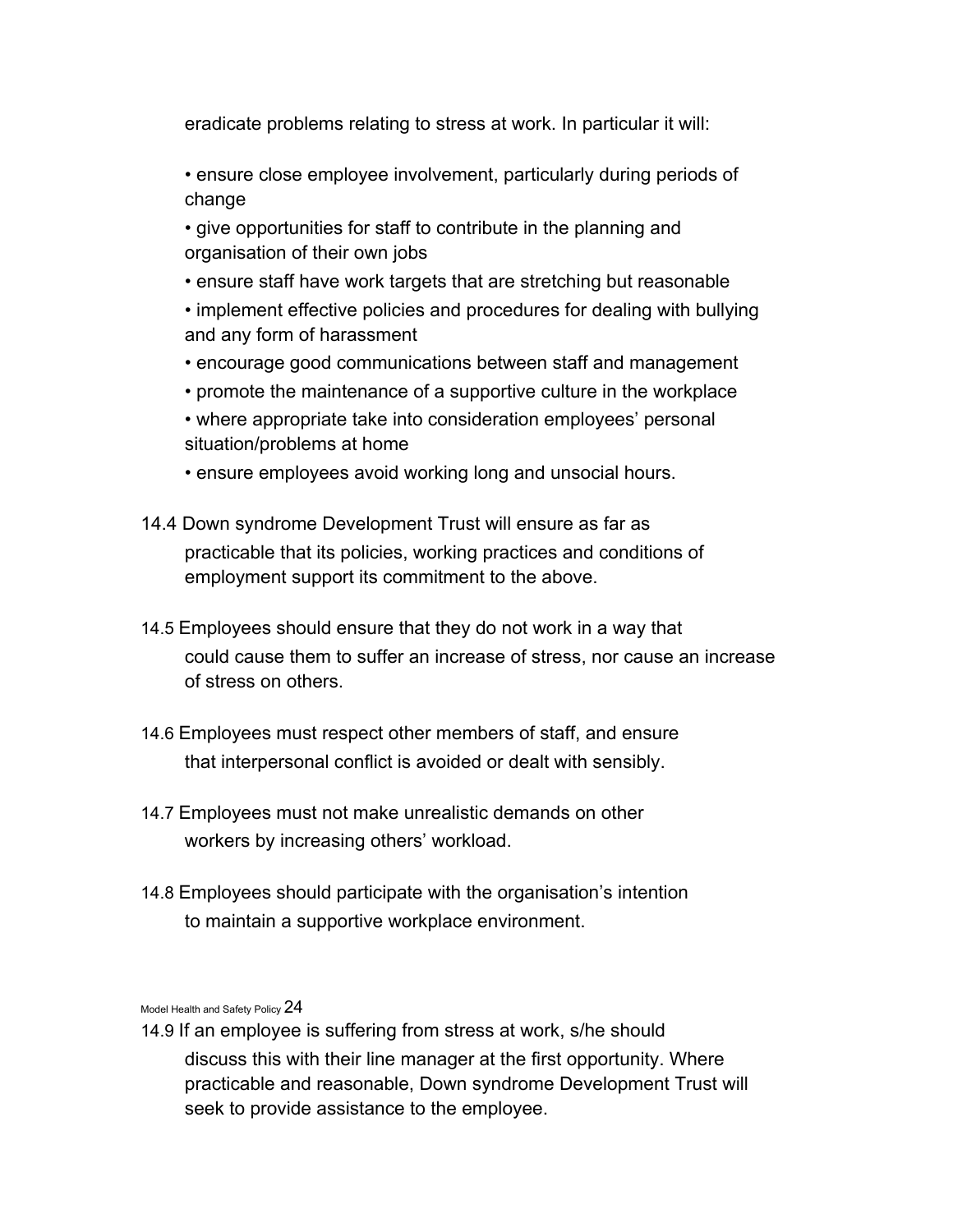Model Health and Safety Policy 25 **15. RISK ASSESSMENT** 

### **1. What is a Risk Assessment?**

Risk assessment helps you protect your workers and everyone using your organisation. It helps you focus on the risks that really matter, the ones with potential to cause harm. A risk assessment is, as the Health and Safety Executive (HSE) describe: "a careful examination of what, in your work, could cause harm to people.... the aim is to make sure that no one gets hurt or becomes ill".

### **2. Carrying out a Risk Assessment:**

Carrying out a risk assessment is a relatively straightforward process, simply a careful examination of what could cause harm to people, and what precautions need to be taken.

The HSE prescribes a 'Five Step' process:

# **Step One – Identify the hazards**

First walk around the workplace identifying anything that could be potentially hazardous - **write everything down - make a list.** Include *everything* you can think of: not just things that are currently obviously dangerous, but anything with a *potential* risk. It is a good idea to get two people to do this separately (one of these could be a trade union safety representative if there is one) and to compare lists afterwards, in case either of you have missed anything out.

Then think about **invisible** hazards - for example, in the voluntary sector one of the biggest risks people endure is stress (often related to working long hours, under pressure, to tight deadlines) or physical assault. Invisible hazards often include fumes - for example, photocopiers and laser printers emit ozone when in use.

Finally consider whether things that might not normally be hazardous might be in relation to specific people – e.g. pregnant women, disabled workers.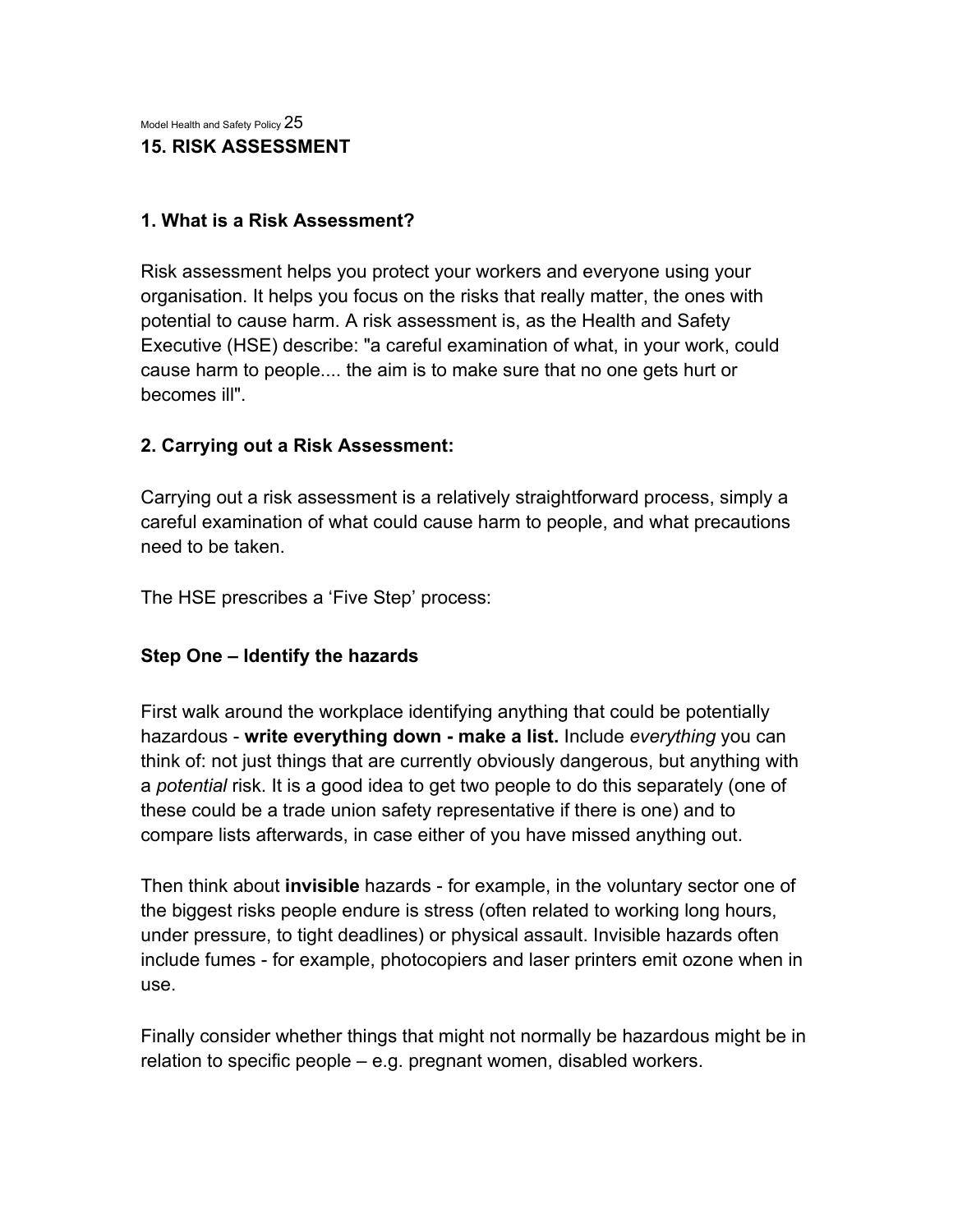# **Step Two – identify who is at risk**

Once you have identified and listed all the hazards, you need to (i) identify what the specific risk is, and (ii) who is particularly at risk.

Some people will be more at risk from particular hazards than others - for example a VDU user will be more at risk of suffering RSI

#### Model Health and Safety Policy  $26$

(Repetitive Strain Injury - also known as WRULDs - Work Related Upper Limb Disorders), a cleaner might have specific risks related to the chemical cleaning agents being used, etc. And there will be those particularly at risk in some circumstances for example because they may be working alone, or they may have a disability. **List those potentially at risk.** 

# **Step Three – Evaluate the risks and decide on precautions**

Think about what you can do to remove the risk. Compare what you currently do with what is accepted as good practice. (You may need to seek advice on this from experts) The main purpose of doing a risk assessment is to be aware of the risks, so that you can take action to eliminate or at least reduce the risks. On a simple level if an electrical wire is exposed, you could replace it, or cover it with insulating tape. On a more proactive level, for example, if your cleaner is using potentially dangerous chemical agents - change the cleaning product - use something water-based. **Write down the actions currently taken and those actions you propose to be taken, and write down who will take the action, by when.** 

# **Step Four – Record your findings**

If you employ five people or more, the law requires you to record your findings. Ensure the written record of your findings is made available to staff, and that they co-operate with the carrying out of the recommendations made as a result of the assessment. This might involve a change in working practices, a change in machinery or equipment, and **appropriate training** being undertaken.

# **Step Five**

Review your assessment. Few workplaces remain the same. You **must** review your assessment when there are major changes in the workplace, such as the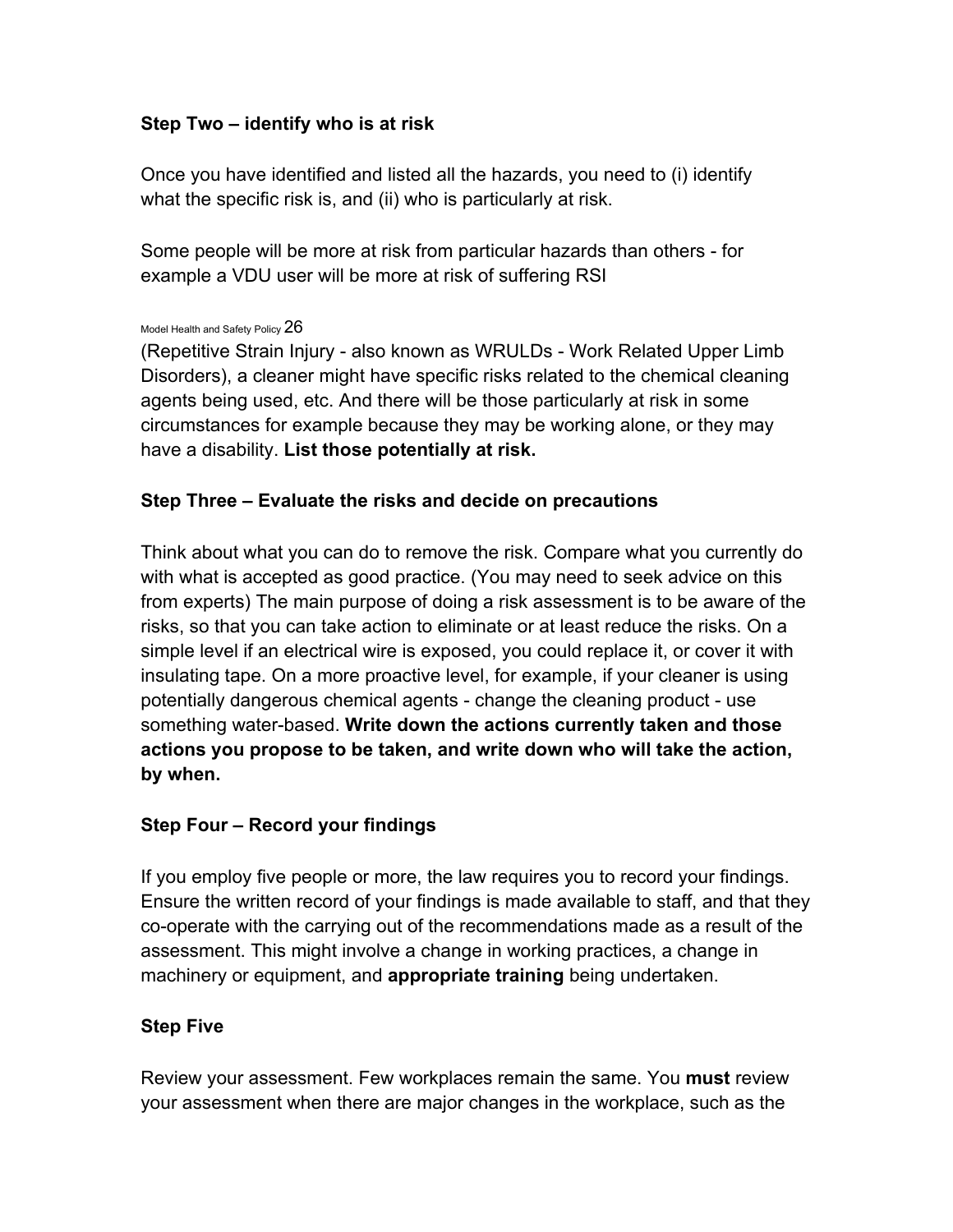introduction of new machinery, or new ways of working - but you must carry out regular reviews anyway - possibly annually. If your original assessment was properly recorded the review should be a relatively simple job but be aware of changing working practices.

# **Other considerations:**

\* if you share a building with other groups, it is a **legal requirement** that you all co-operate with each other in carrying out assessments.

Model Health and Safety Policy 27

\* If your workers have a trade union health and safety

representative, you should consult with them before carrying out the assessment, and again after carrying out the assessment - in case they strongly disagree with the results of the assessments, or the proposals you may be making to remedy a potential hazard.

Model Health and safety 28

### **Sample Risk Assessment Form**

**Continued on next page**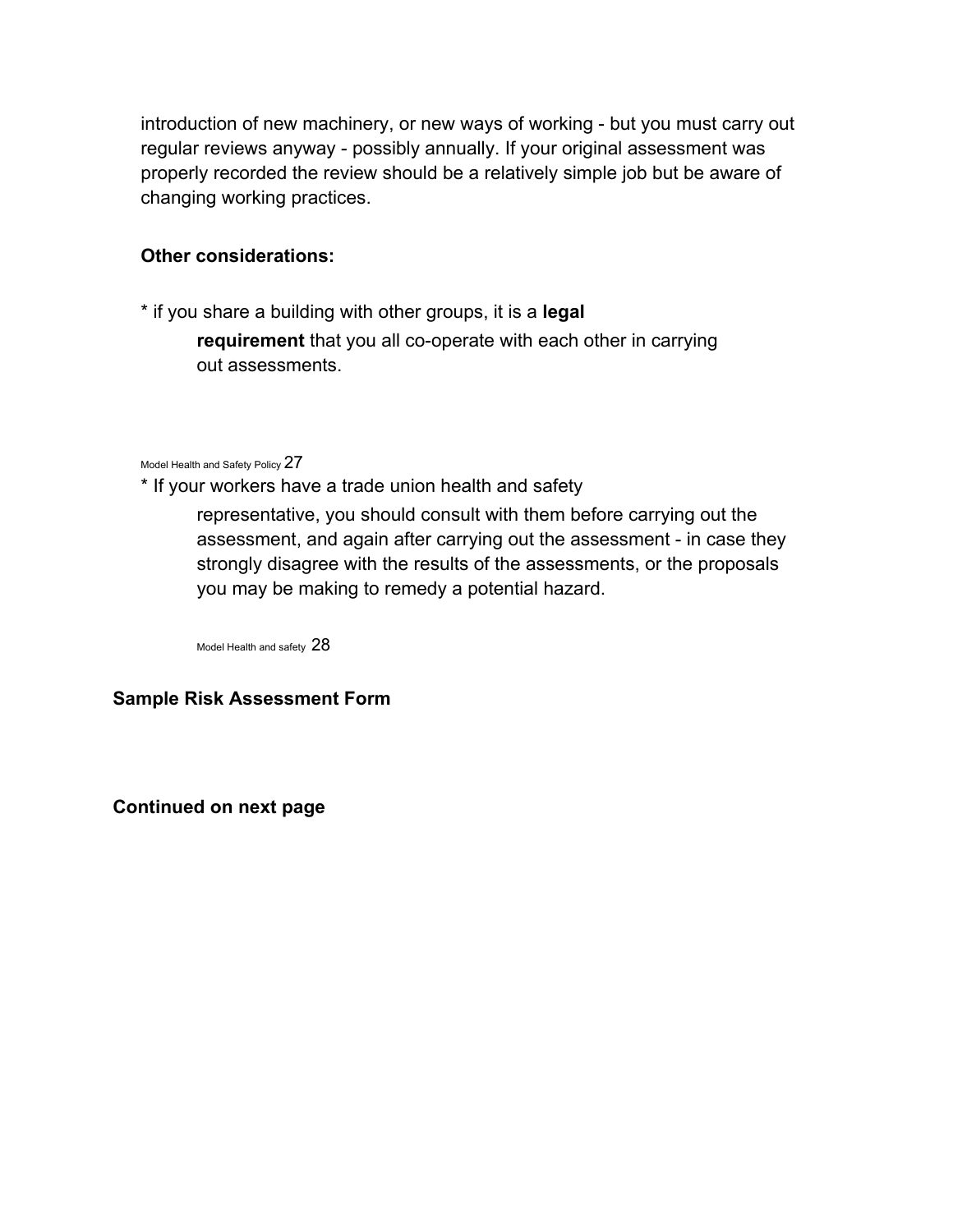# **Sample risk assessment criteria**

### **What are the hazards?**

Spot hazards by walking around the workplace, talking to workers, checking machines and their instructions

# **Who is at risk and level of risk**

Members of the public staff children

# **What are we already doing?**

List all current precautions already in place

### **List actions to be**

Note **Who** will take the action, and by what date